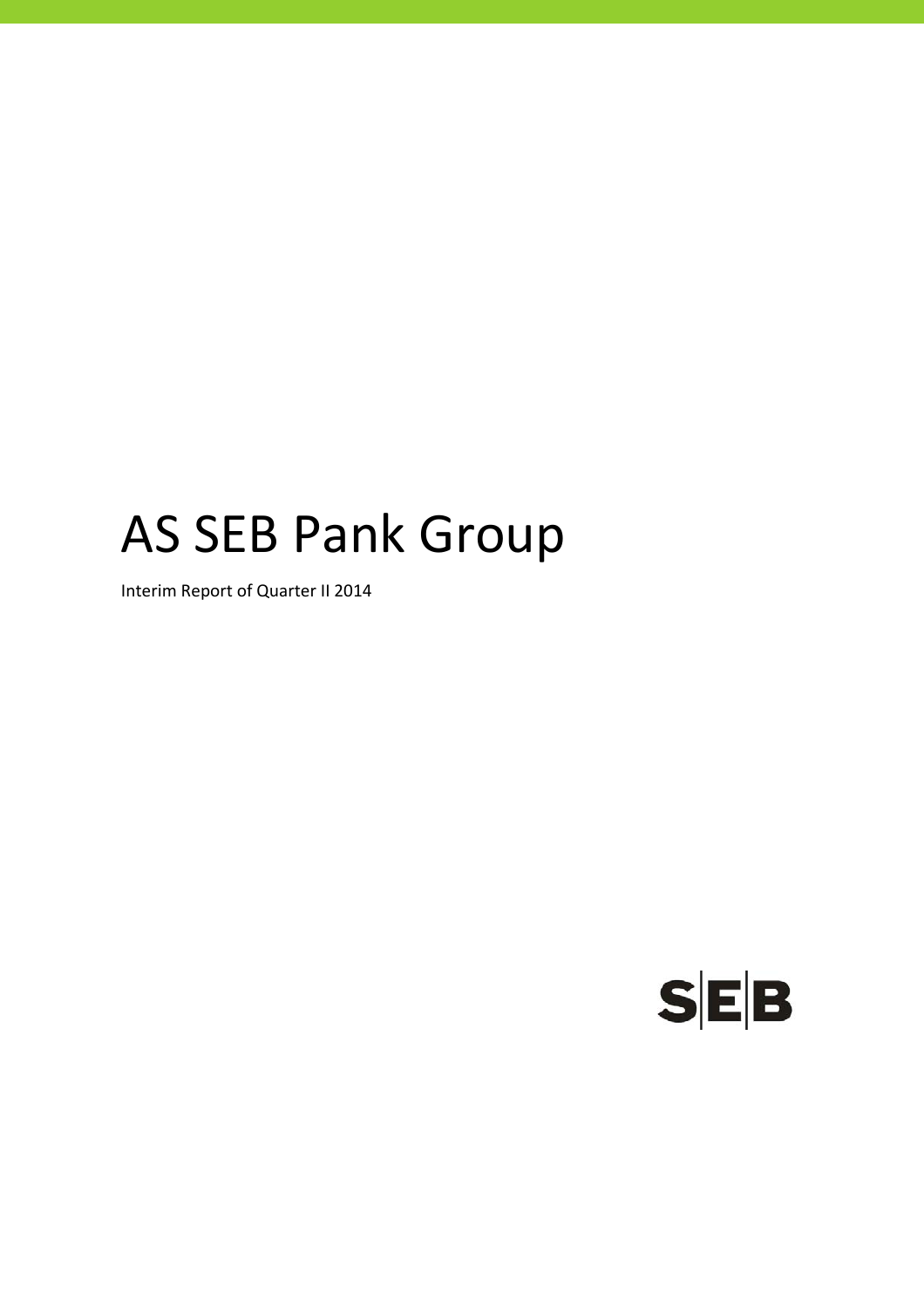# **Contents** P.

|                | Statement of the Management Board Statement of the Statement of the Management Board                                                                                                                                           |    |
|----------------|--------------------------------------------------------------------------------------------------------------------------------------------------------------------------------------------------------------------------------|----|
| I.             | Introduction - general information and the contract of the contract of the contract of the contract of the contract of the contract of the contract of the contract of the contract of the contract of the contract of the con |    |
| 1.             |                                                                                                                                                                                                                                |    |
| 2.             |                                                                                                                                                                                                                                |    |
| II.            | <b>Management Report</b><br><u> 1980 - Andrea Stadt Britain, fransk politik (f. 1980)</u>                                                                                                                                      |    |
| 1.             | Credit institution's group as defined in Credit Institutions Law___________________________________                                                                                                                            |    |
| 1.1.           |                                                                                                                                                                                                                                |    |
| 1.2.           | Changes in the consolidated group during the accounting period and plans for year 2014_____                                                                                                                                    |    |
| 2.             |                                                                                                                                                                                                                                |    |
| 3.             |                                                                                                                                                                                                                                |    |
| 4.             |                                                                                                                                                                                                                                |    |
| 5.             |                                                                                                                                                                                                                                |    |
| Ш.             |                                                                                                                                                                                                                                | 10 |
| $\mathbf{1}$ . |                                                                                                                                                                                                                                |    |
| 2.             |                                                                                                                                                                                                                                |    |
| 3.             |                                                                                                                                                                                                                                |    |
| 4.             |                                                                                                                                                                                                                                |    |
| 5.             |                                                                                                                                                                                                                                |    |
| 6.             |                                                                                                                                                                                                                                |    |
|                |                                                                                                                                                                                                                                | 15 |
|                |                                                                                                                                                                                                                                | 16 |
|                |                                                                                                                                                                                                                                | 18 |
|                |                                                                                                                                                                                                                                |    |
|                |                                                                                                                                                                                                                                |    |
|                | Note 6 Fee and commission expense example and the control of the control of the control of the control of the control of the control of the control of the control of the control of the control of the control of the control |    |
|                |                                                                                                                                                                                                                                | 19 |
|                |                                                                                                                                                                                                                                | 19 |
|                |                                                                                                                                                                                                                                |    |
|                |                                                                                                                                                                                                                                |    |
|                | Note 11 Concentration of financial assets and liabilities by industry sector_________________________________21                                                                                                                |    |
|                |                                                                                                                                                                                                                                | 23 |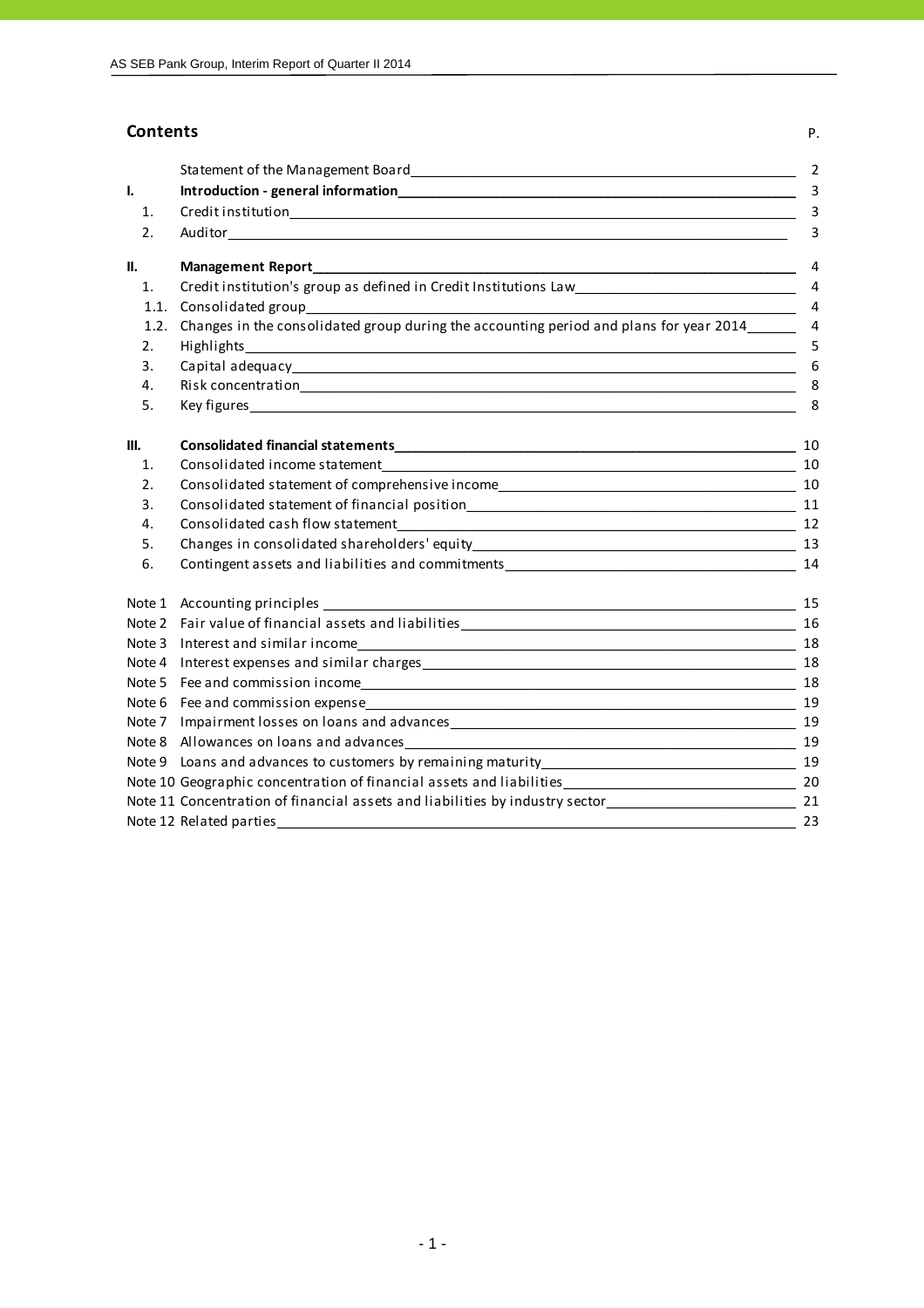#### **Statement of the Management Board**

Interim Report of Quarter II 2014 consists of the following parts and reports: Introduction – general information Management Report Consolidated Financial Statements Notes

The financial and other additional information published in the Interim Report of Quarter II 2014 is true and complete. Consolidated financial statements give a true and fair view of the actual financial position, results of operations and cash flows of the Group.

Consolidated financial statements have been compiled in accordance with the International Accounting Standard IAS 34 "Interim financial reporting" and in conformity with the requirements of Eesti Pank for publishing information. AS SEB Pank and subsidiaries of the consolidated group are assumed to be going concern.

Consolidated financial statements for the Quarter II 2014 are not audited.

Riho Unt Chairman of the Management Board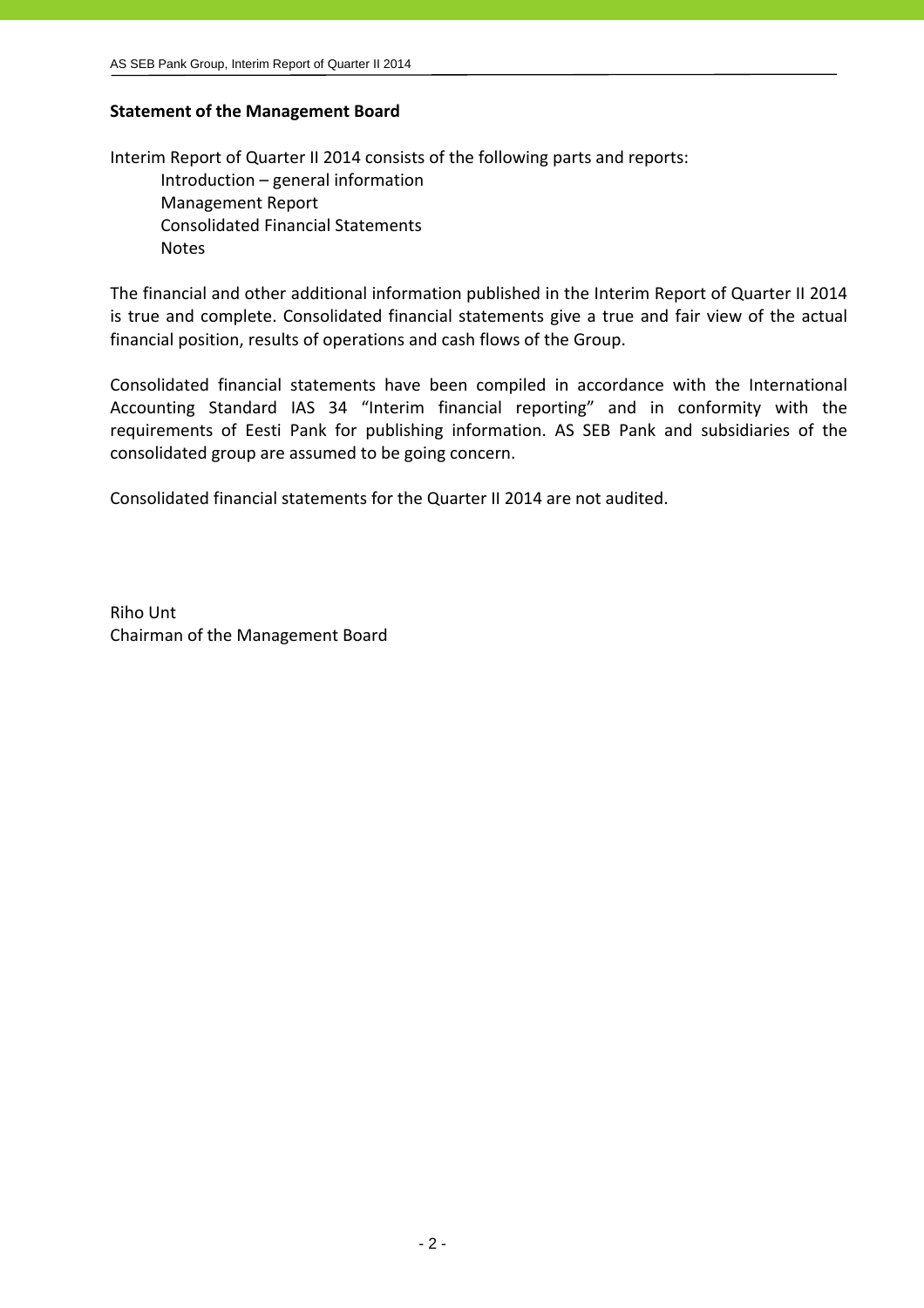#### **I. Introduction ‐ general information**

## **1. Credit institution**

Company name AS SEB Pank Registered in Republic of Estonia Registry date 08.12.1995 Phone +372 6 655 100 Fax +372 6 655 102 SWIFT EEUHEE2X e-mail info@seb.ee

Address Tornimäe Str. 2, Tallinn 15010, Estonia Registry code 10004252 (Estonian Commercial Register) Internet homepage http://www.seb.ee

#### **2. Auditor**

Reporting date 30.06.2014

Audit company **AS PricewaterhouseCoopers** Registry code 10142876 (Estonian Commercial Register) Address **Pärnu Str. 15, 10141 Tallinn, Estonia** 

Reporting period 01.01.2014 ‐ 30.06.2014 Reporting currency **EUR** Euro (EUR), millions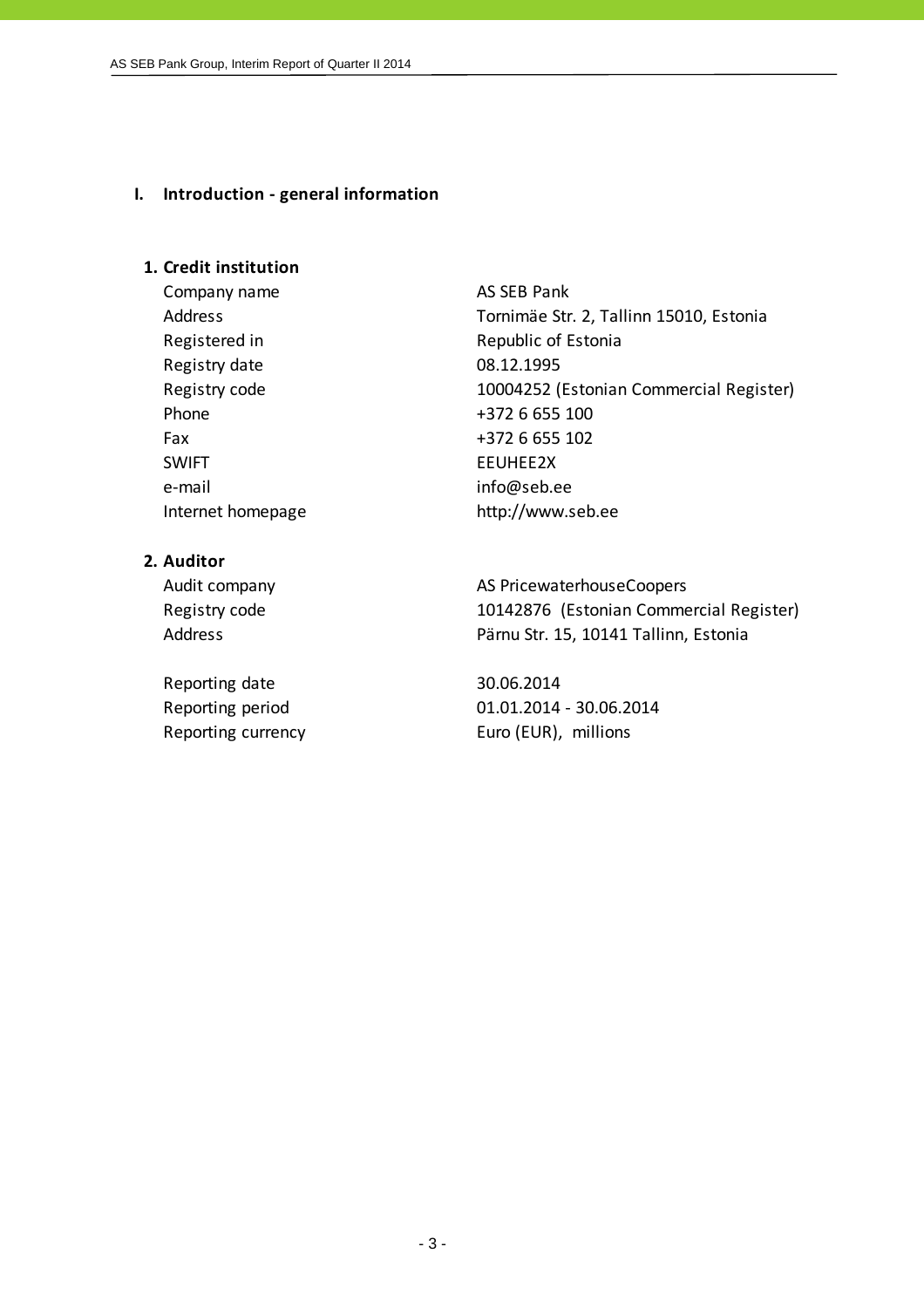#### **II. Management Report**

- **1. Credit institution's group as defined in Credit Institutions Law**
- **1.1. Consolidated group**

| Company name                            | Registry<br>code | Reg. date | <b>Address</b>            | <b>Activity</b>                                              | Holding***<br>(%) | At an acqui-<br>sition cost<br>(EURmio) |
|-----------------------------------------|------------------|-----------|---------------------------|--------------------------------------------------------------|-------------------|-----------------------------------------|
| AS SEB Liising                          | 10281767         | 03.10.97  | Tallinn, Tornimäe 2       | Leasing                                                      | 100.0%            | 1.8                                     |
| AS Rentacar*                            | 10303546         | 20.10.97  | Haapsalu, Karja 27        | Leasing                                                      | 100.0%            | 0.0                                     |
| AS SEB Varahaldus                       | 10035169         | 22.05.96  | Tallinn, Tornimäe 2       | Asset management                                             | 100.0%            | 2.7                                     |
| AS Sertifits eerimis keskus **          | 10747013         | 27.03.01  | Tallinn, Pärnu mnt 141    | Data communication                                           | 25.0%             | 1.0                                     |
| Tieto Estonia Services OÜ <sup>**</sup> | 11065244         | 30.08.04  | Tallinn, Tammsaare tee 47 | services<br>Information processing<br>and network management | 20.0%             | $0.0\,$                                 |
|                                         |                  |           |                           |                                                              |                   | 5.5                                     |

All enterprises are registered in Estonian Commercial Register.

Parent company of the Group is AS SEB Pank, its activity is banking (information on page 3).

\* Consolidated subsidiary of AS SEB Liising

\*\* Associates

\*\*\* For all investments the percentage of holding equals to both, the holding from the number of shares as well as from the number of votes.

The "consolidated group" in the meaning of Credit Institutions Law in Estonia and the "Group" for IFRS consolidation purposes are identical.

Non‐profit association SEB Heategevusfond is an association, not belonging to the consolidation group, registered on 06.01.2006. The founders of the association are AS SEB Pank and AS SEB Elu‐ ja Pensionikindlustus. The association is aimed at raising and distributing funds for charitable cause to organisations, dealing with children, who have been deprived of parental care. Upon dissolution of the association, the assets remaining after satisfaction of the claims of creditors shall be transferred to a non‐profit association or foundation with similar objectives, entered to the list of associations subject to income tax incentive of the Government of the Estonian Republic, or a legal person in public law, state or local government.

Non‐profit association Spordiklubi United is an association, not belonging to the consolidation group, which started from September 2008. The association is founded by AS SEB Pank. The association is aimed at organising on hobby and competition level sport events and organising promotions for advertising of own and supporter´s activities. Upon dissolution of the association, the assets shall be transferred to a non‐profit association, foundation or other persons filling the objectives by articles in public interests.

#### **1.2. Changes in the consolidated group during the accounting period and plans for year 2014**

No such events or trends have occurred by the time of publishing the report, which would affect the strategy of the group in 2014.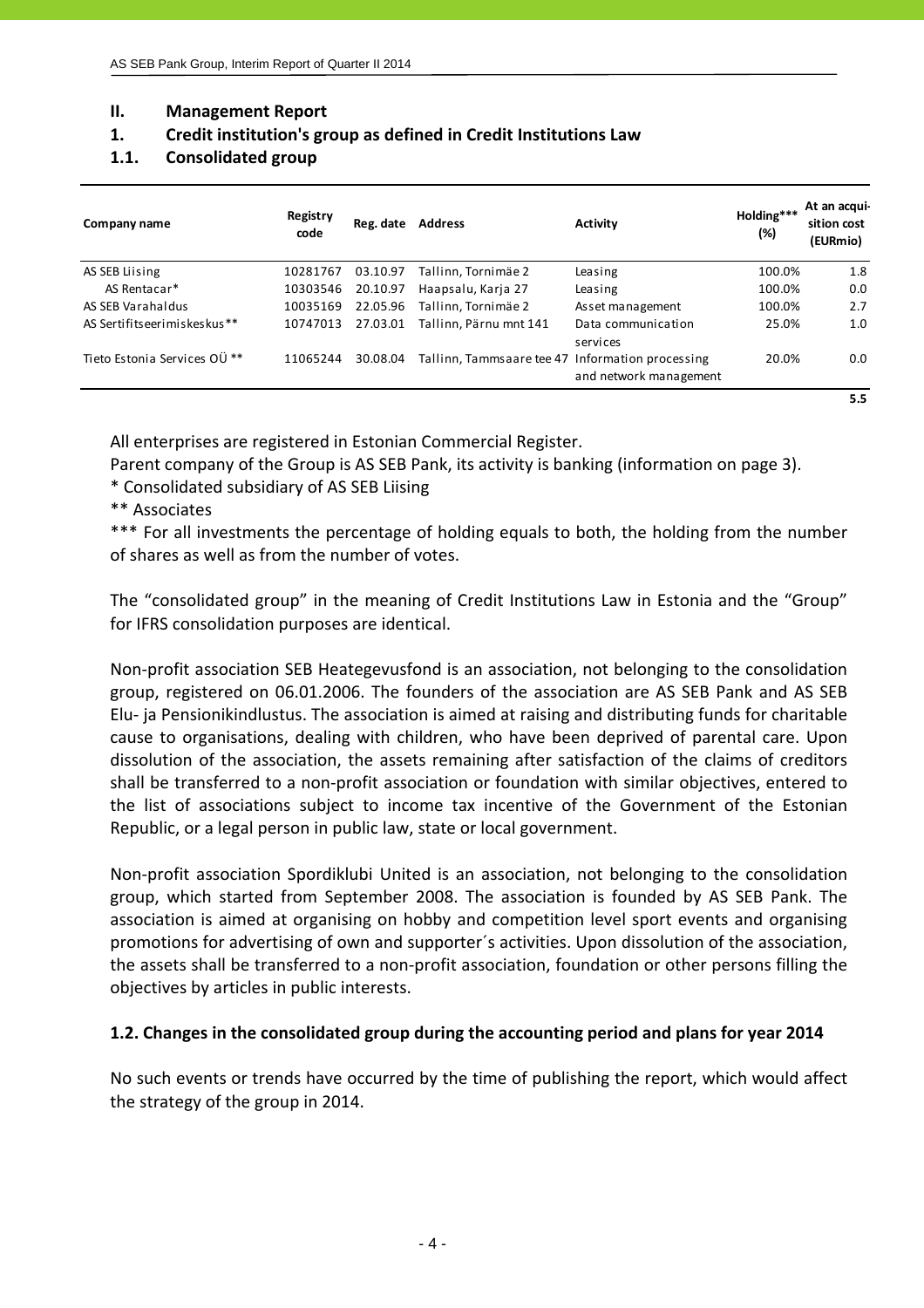# **2. Highlights**

Exports declined 5% in April, indicating continuing weakness in foreign demand, although the drop is slower than in the second half of last year. Exports to Russia fell 9% showing that the eastern crisis is starting to have an effect on Estonian economy. This is likely to continue to negatively influence exports in the coming months. Retail trade accelerated to 8% growth in April, which was offset by an equal decline in wholesale. As expected, inflation has fallen further to 0.1% y‐o‐y in May, although this was mainly influenced by lower energy prices, which is an unpredictable component. Overall, we are seeing weakness in a broader array of sectors.

SEB Estonia has won **Best Bank in Estonia** Award by Euromoney. EPRA (Estonian Public Relations Association) chose from among 12 finalists six award-winning public relations deeds of 2013. SEB won the award as **the best internal communications company**. Last year SEB Estonia arranged a corporate sustainability event "Your contribution to the future!" for all of its employees (1000 people).

At the end of April the **8th Baltic Household Outlook's** press conference was held in Tallinn. One example - SEB's new economic analysis of Baltic households reveals that thanks to wage increases and low inflation, the families' actual purchasing power grew at an accelerating rate last year.

Urmas Kruuse, the Minister of Health and Labour, organised an employers' roundtable. SEB, as a **positive role model, was invited to share their experience of employing people with special needs.**

SEB launches **Home Chooser** free to use by all. It is an Internet‐based portal for selecting the most suitable new home – it is open for use for everyone in Estonia and Latvia. Home Chooser is a convenient Internet‐based notepad to help assemble a list of properties that you have selected on various real estate sites or have entered yourself, and then to compare those apartments / houses based on various features.

In the **Bloomberg** Markets Magazine's rankings of the world's strongest banks, SEB Group placed **9th in the globally and 3rd in Europe**. Compared to 2013, the bank's placing in the overall rankings improved by five positions.

According to a **survey conducted by SEB amongst CFOs** of larger enterprises in the Baltic States, 77% of the respondents believe that the competitiveness of Estonia, Latvia and Lithuania will improve compared to the wider European economy by 2020. The most optimistic assessment in the Baltic States was provided by Lithuanian CFOs, 84% of whom (versus 73% in Latvia and 69% in Estonia) are of the opinion that the competitiveness of the Baltic States as compared to the wider European economy will improve going forward.

Although banks encourage their customers to give up using code cards for ensuring the security, they do not force the exchange yet. **60 percent of SEB's private clients use a code card.** The more than 880 600 customers of SEB Pank Group are served by 1109 employees. The customers are served through many different channels such as 27 branch offices, 255 on-line post offices, 255 ATMs, 8743 POS‐terminals. There are more than 538 000 debit and credit cards in use. In addition, 77% of our customers use our SEB Internet Bank and SEB Internet Bank for Business services.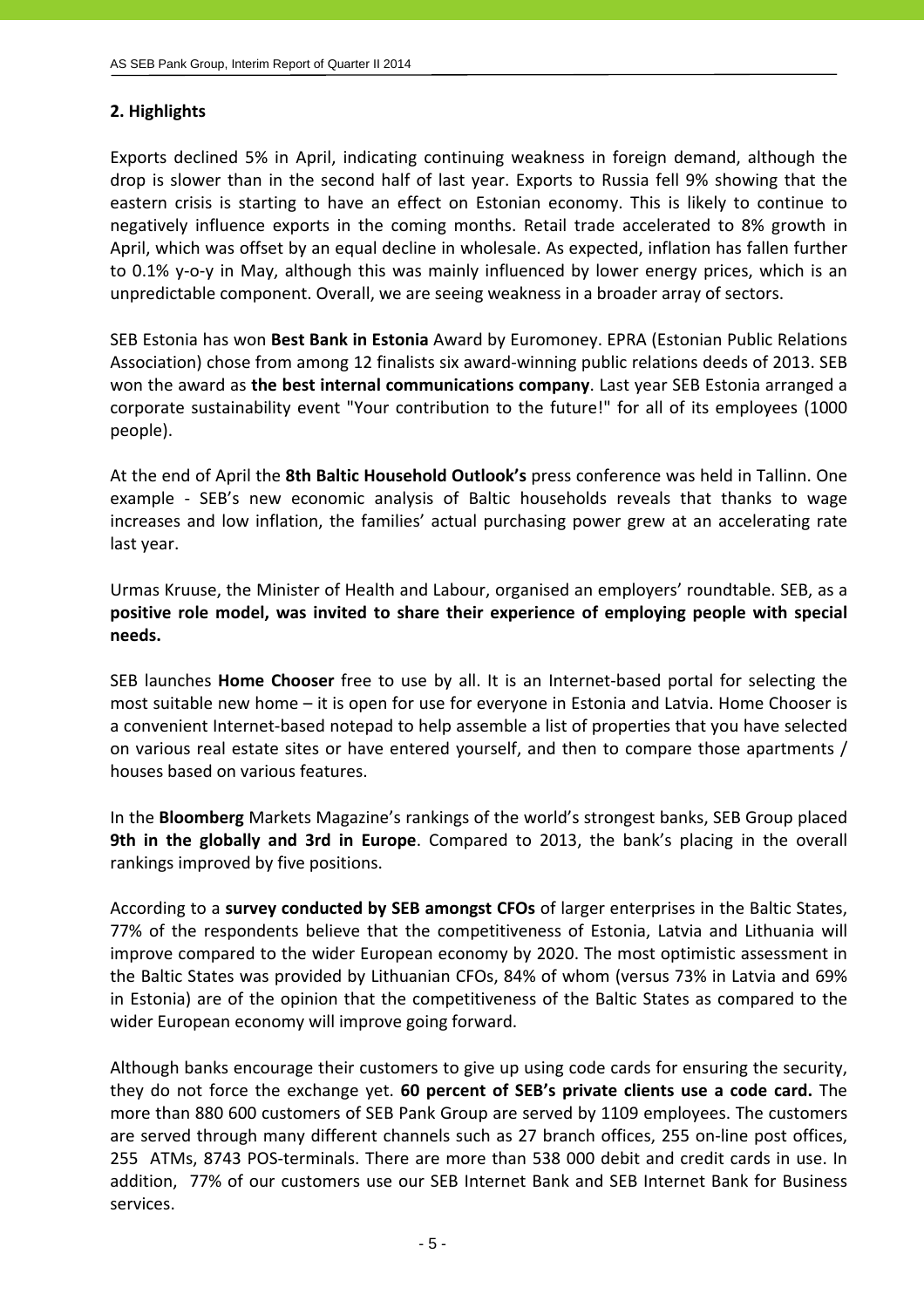# **3. Capital adequacy**

|      | <b>CAPITAL BASE</b>                                    | 30.06.14 | 31.12.13 |
|------|--------------------------------------------------------|----------|----------|
|      | <b>OWN FUNDS</b>                                       | 777.1    | 780.2    |
| 1.   | <b>TIER 1 CAPITAL</b>                                  | 773.2    | 774.2    |
| 1.1. | <b>COMMON EQUITY TIER 1 CAPITAL</b>                    | 773.2    | 774.2    |
|      | 1.1.1. Capital instruments eligible as CET1 Capital    | 128.8    | 128.8    |
|      | Paid up capital instruments                            | 42.5     | 42.5     |
|      | Share premium                                          | 86.3     | 86.3     |
|      | 1.1.2. Retained earnings                               | 626.0    | 627.0    |
|      | 1.1.3. Accumulated other comprehensive income          | 0.7      |          |
|      | 1.1.4. Other reserves                                  | 19.3     | 19.4     |
|      | 1.1.5. Adjustments to CET1 due to prudential filters   | $-0.2$   |          |
|      | 1.1.6. (-) Intangible assets                           | $-1.1$   | $-0.9$   |
|      | 1.1.7. Other transitional adjustments to CET1 Capital  | $-0.3$   |          |
|      | 1.1.8. CET1 capital deductions                         | 0.0      | $-0.1$   |
| 2.   | <b>TIER 2 CAPITAL</b>                                  | 3.9      | 6.0      |
|      | IRB Excess of provisions over expected losses eligible | 3.9      | 5.8      |
|      | Other adjustments to Tier 2 Capital                    | 0.0      | 0.2      |

|      | <b>RISK WEIGHTED ASSETS (RWA)</b>                                                                                                             | 30.06.14 | 31.12.13 |
|------|-----------------------------------------------------------------------------------------------------------------------------------------------|----------|----------|
| 1.   | <b>TOTAL RISK EXPOSURE AMOUNT</b><br>RISK WEIGHTED EXPOSURE AMOUNTS FOR CREDIT, COUNTERPARTY CREDIT AND<br>DILUTION RISKS AND FREE DELIVERIES | 3,402.8  | 3,303.0  |
|      |                                                                                                                                               | 1,992.1  | 2,028.2  |
| 1.1. | <b>Standardised approach (SA)</b>                                                                                                             | 213.6    | 273.6    |
|      | Regional governments or local authorities                                                                                                     | 0.0      | 62.5     |
|      | Public sector entities                                                                                                                        | 0.8      | 1.7      |
|      | Retail                                                                                                                                        | 175.7    | 169.6    |
|      | Secured by mortgages on immovable property                                                                                                    | 1.0      | 1.2      |
|      | Exposures in default                                                                                                                          | 3.3      | 5.0      |
|      | Collective investments undertakings (CIU)                                                                                                     | 4.7      | 4.5      |
|      | Equity                                                                                                                                        | 1.1      | 1.1      |
|      | Other items                                                                                                                                   | 27.0     | 28.0     |
| 1.2. | Internal ratings based Approach (IRB)                                                                                                         | 1,778.5  | 1,754.6  |
|      | Institutions                                                                                                                                  | 144.5    | 60.0     |
|      | Corporates - SME                                                                                                                              | 1,220.5  | 1,261.2  |
|      | Corporates - Specialised Lending                                                                                                              | 80.3     | 87.3     |
|      | Retail - Secured by real estate SME                                                                                                           | 246.5    | 240.5    |
|      | Retail - Qualifying revolving                                                                                                                 | 2.2      | 2.3      |
|      | Retail - Other SME                                                                                                                            | 84.5     | 103.3    |
| 2.   | TOTAL RISK EXPOSURE AMOUNT FOR POSITION, FOREIGN EXCHANGE AND                                                                                 |          |          |
|      | <b>COMMODITIES RISKS</b>                                                                                                                      | 18.4     | 15.6     |
| 3.   | TOTAL RISK EXPOSURE AMOUNT FOR OPERATIONAL RISK (AMA)                                                                                         | 121.2    | 97.0     |
| 4.   | TOTAL RISK EXPOSURE AMOUNT FOR CREDIT VALUATION ADJUSTMENT                                                                                    | 5.0      | 0.0      |
| 5.   | OTHER RISK EXPOSURE AMOUNTS                                                                                                                   | 1,266.1  | 1,162.2  |
|      | Of which: Additional risk exposure amount due to application of Basel I floor                                                                 | 1,266.1  | 1,162.2  |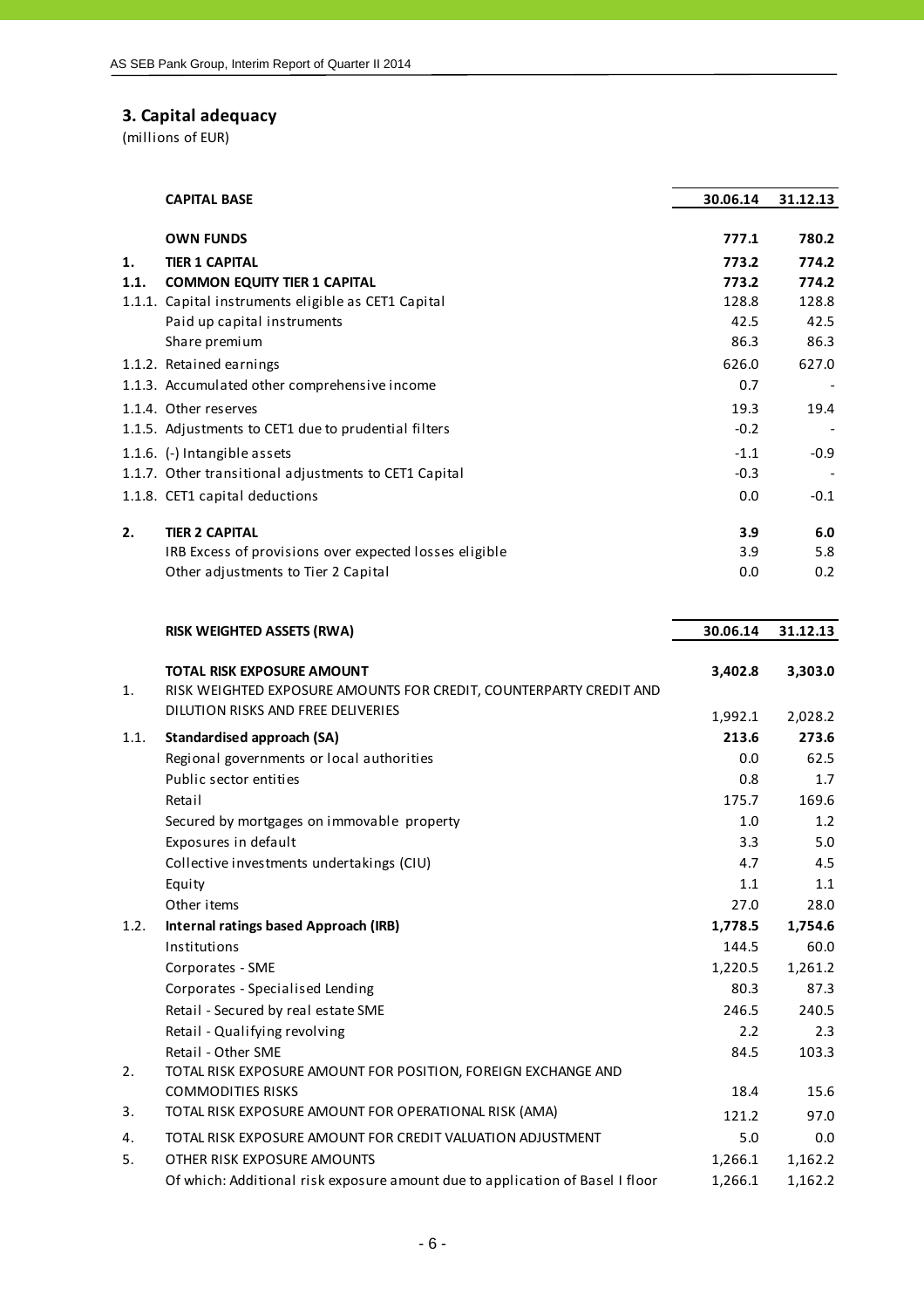#### **CAPITAL RATIOS**

|                      |        | 30.06.14 31.12.13 |
|----------------------|--------|-------------------|
| CET1 Capital ratio   | 22.72% | 23.44%            |
| Tier 1 Capital ratio | 22.72% | 23.44%            |
| Total capital ratio  | 22.84% | 23.62%            |

AS SEB Pank AS SEB Liising Group AS SEB Varahaldus MEMBERS OF CONSOLIDATION GROUP, INCLUDED TO CAPITAL ADEQUACY **CALCULATION**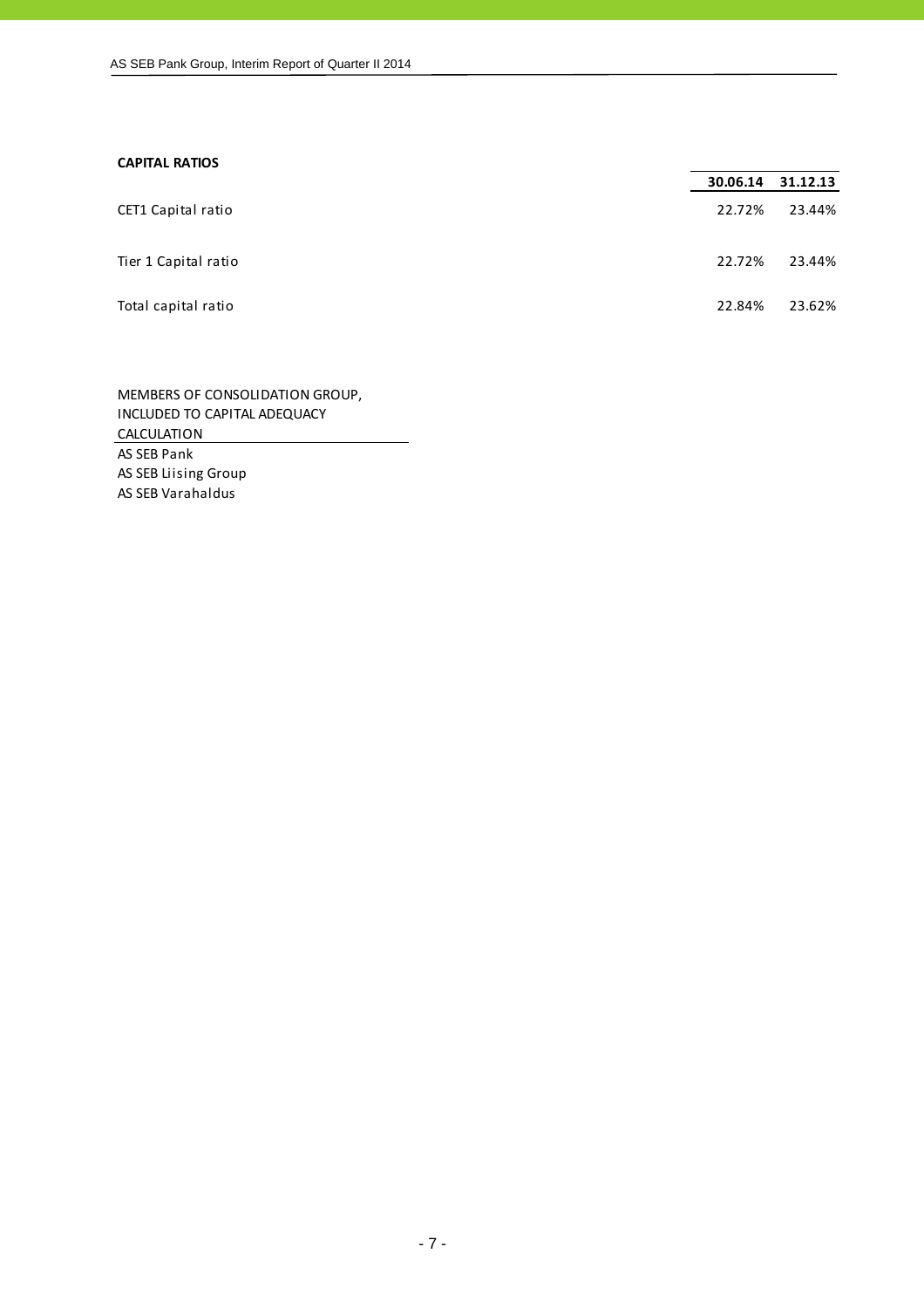#### **4. Risk concentration**

| (millions of EUR)                                                                                                       | 30.06.14 | 31.12.13 | 30.06.13 |
|-------------------------------------------------------------------------------------------------------------------------|----------|----------|----------|
| Total claims against persons associated with the credit institution's<br>consolidation group                            | 1.5      | 1.2      | 1.2      |
| The share of claims of the persons associated with the credit institution's<br>consolidation group in net own funds, %, | 0.20     | 0.16     | 0.16     |
| Total of large exposure claims                                                                                          | 274.6    | 381.9    | 363.6    |
| The share of large exposure claims in net own funds, %                                                                  | 35.33    | 48.94    | 51.14    |
| Number of large exposure customers                                                                                      | 5        | 5        | 5        |

#### **5. Key figures**

| (millions of EUR)                       |          |          |          |
|-----------------------------------------|----------|----------|----------|
|                                         | 30.06.14 | 31.12.13 | 30.06.13 |
| Net profit                              | 38.6     | 72.8     | 37.4     |
| Average equity                          | 794.1    | 738.7    | 720.9    |
| Return on equity (ROE), %               | 9.72     | 9.86     | 10.38    |
| Average assets                          | 4,690.4  | 4,313.0  | 4,189.3  |
| Return on assets (ROA), %               | 1.65     | 1.69     | 1.79     |
| Net interest income                     | 43.0     | 78.6     | 36.9     |
| Average interest earning assets         | 4,564.1  | 4,192.3  | 4,064.9  |
| Net interest margin (NIM), %            | 1.88     | 1.87     | 1.82     |
| Spread, %                               | 1.82     | 1.80     | 1.73     |
| Cost / Income ratio, %                  | 42.6     | 45.7     | 45.7     |
| Ratio of individually impaired loans, % | 0.69     | 0.79     | 0.79     |

#### **Explanations**

Return on equity (ROE) = Net profit/Average equity \* 100 Average equity = (Equity of current year end + Equity of previous year end)/2 Return on assets (ROA) = Net profit/Average assets \* 100 Average assets = (Assets of current year end + Assets of previous year end)/2 Cost of interest bearing liabilities = Interest expenses/Average interest bearing liabilities \*100 Cost/Income Ratio = Total Operating Expenses/Total Income \* 100 Spread = Yield on interest earning assets ‐ Cost of interest bearing liabilities Net interest margin (NIM) = Net interest income/Average interest earning assets \* 100 Yield on interest earning assets = Interest income/Average interest earning assets \*100

Ratio of individually impaired loans = Individually impaired loans/Loans to customers and credit institutions\* 100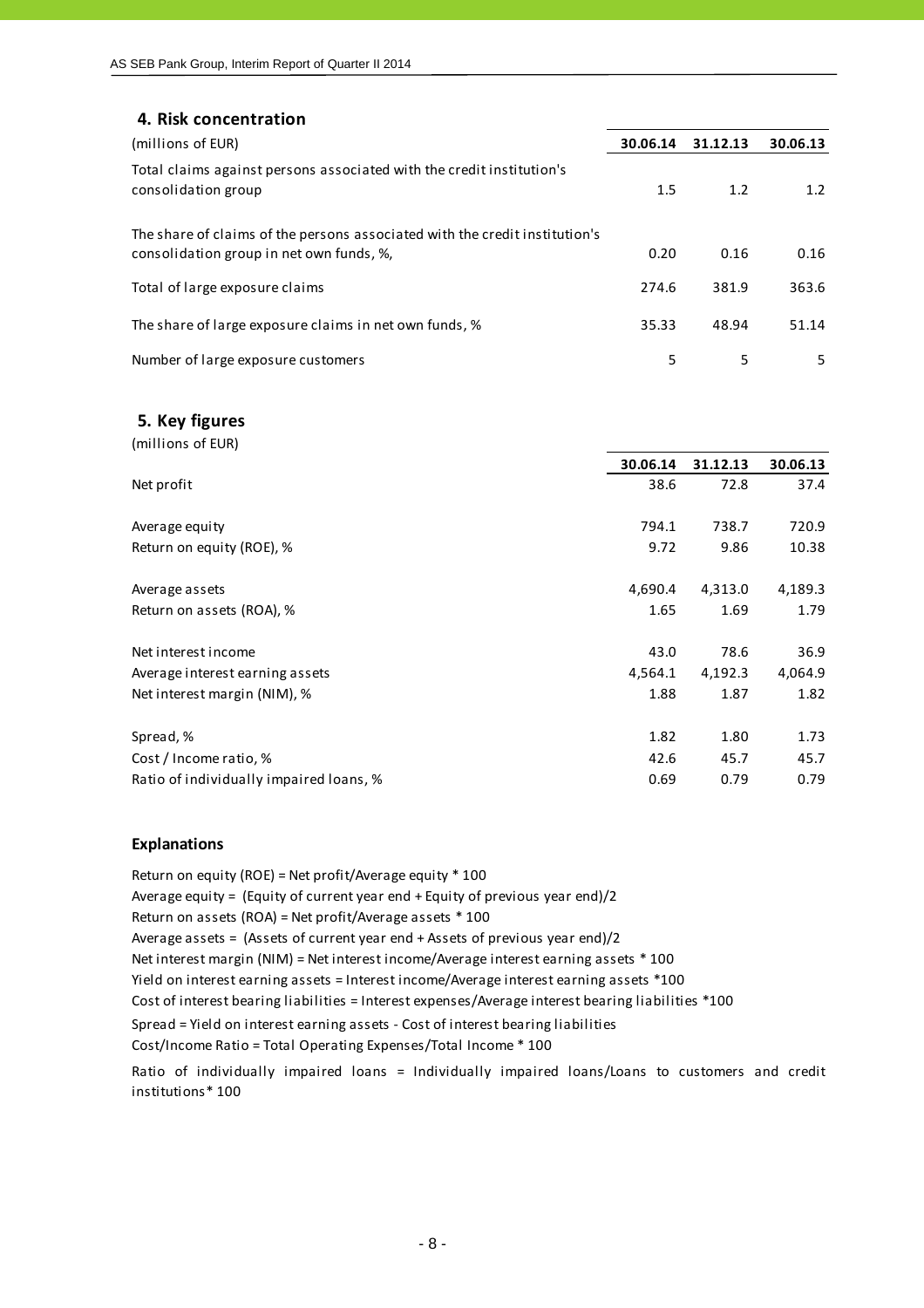#### **Interest earning assets:**

Balances with central bank Loans and advances to credit institutions Loans and advances to customers Debt securities and other fixed income securities

(all without accrued interests)

#### **Interest bearing liabilities:**

Due to credit institutions Due to customers Loan funds (all without accrued interests)

#### **Total Operating Expenses:**

Personnel expenses Other expenses Depreciation, amortisation and impairment of tangible and intangible assets

#### **Total Income:**

Net interest income Net fee and commission income Net income from foreign exchange Gains less losses from financial assets at fair value through profit or loss Income from dividends Gains less losses from investment securities Share of profit of associates Other income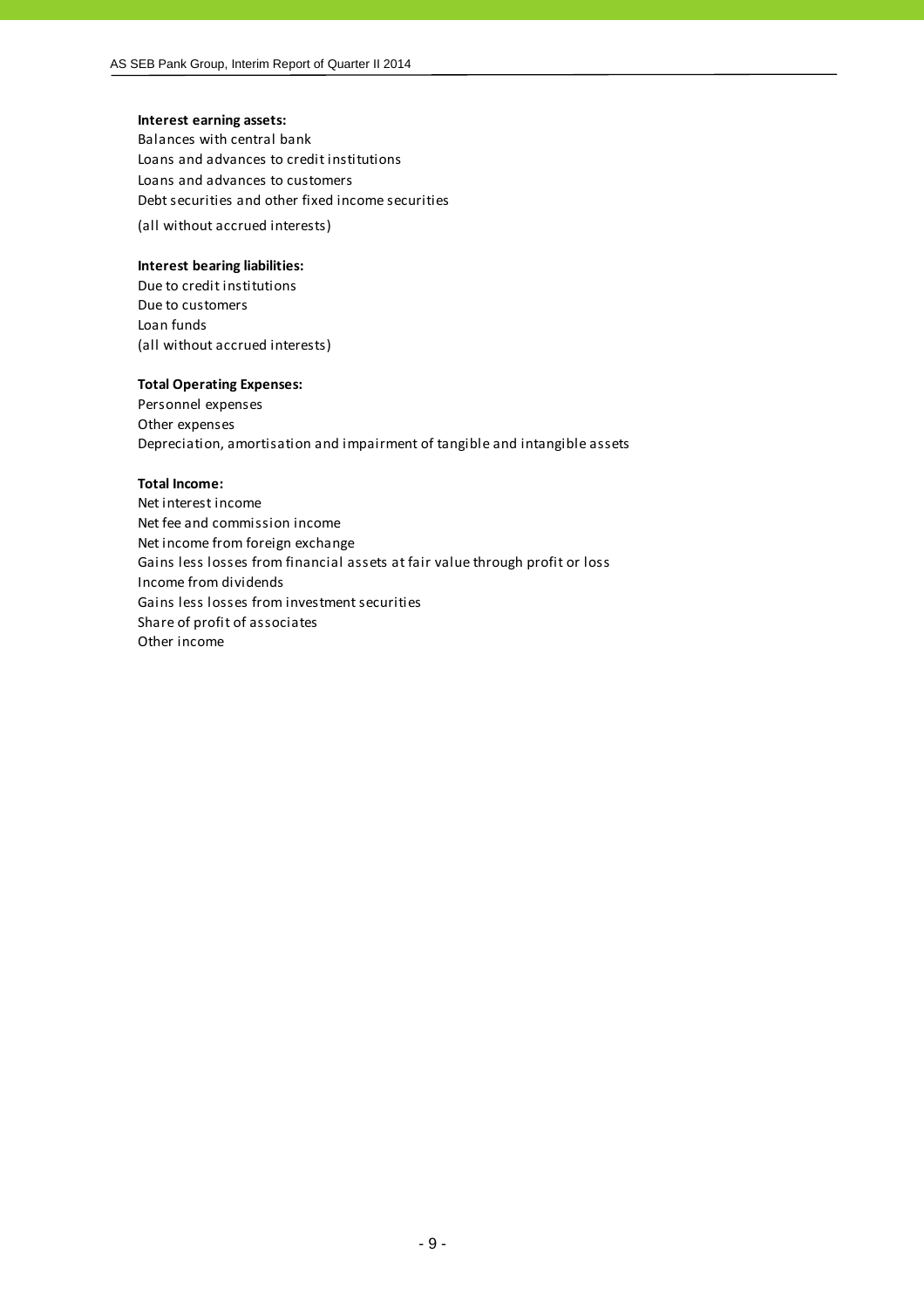#### **III. Consolidated financial statements**

# **1. Consolidated income statement**

(millions of EUR)

|                                                           | 2014           |          | 2013   |              |        |  |
|-----------------------------------------------------------|----------------|----------|--------|--------------|--------|--|
|                                                           | Note           | 6 months |        | QII 6 months | QII    |  |
| Interest and similar income                               | 3              | 50.4     | 25.8   | 45.0         | 22.7   |  |
| Interest expenses and similar charges                     | 4              | $-7.4$   | $-3.6$ | $-8.1$       | $-3.8$ |  |
| Net Interest Income                                       |                | 43.0     | 22.2   | 36.9         | 18.9   |  |
| Fee and commission income                                 | 5              | 28.1     | 14.3   | 26.3         | 13.6   |  |
| Fee and commission expense                                | 6              | $-7.6$   | $-4.0$ | $-7.1$       | $-3.6$ |  |
| Net fee and commission income                             |                | 20.5     | 10.3   | 19.2         | 10.0   |  |
| Net income from foreign exchange                          |                | 2.3      | 1.2    | 2.1          | 1.2    |  |
| Gains less losses from financial assets at fair value     |                |          |        |              |        |  |
| through profit or loss                                    |                | 0.5      | 0.6    | 1.7          | 1.4    |  |
| Gains less losses from investment securities              |                | $-1.6$   | $-1.1$ | 0.6          | 0.0    |  |
| Share of profit of associates                             |                | 0.0      | 0.0    | 0.1          | 0.0    |  |
| Other income                                              |                | 0.3      | 0.1    | 0.5          | 0.3    |  |
| Personnel expenses                                        |                | $-16.4$  | $-8.4$ | $-16.2$      | $-8.0$ |  |
| Other expenses                                            |                | $-9.7$   | $-5.0$ | $-10.0$      | $-5.0$ |  |
| Depreciation, amortisation and impairment of tangible and |                |          |        |              |        |  |
| intangible assets                                         |                | $-1.6$   | $-0.8$ | $-1.7$       | $-0.8$ |  |
| Profit before impairment losses on loans and advances     |                | 37.3     | 19.1   | 33.2         | 18.0   |  |
| Impairment losses on loans and advances                   | $\overline{7}$ | 1.3      | $-0.5$ | 4.2          | 0.9    |  |
| Profit before income tax                                  |                | 38.6     | 18.6   | 37.4         | 18.9   |  |
| Income tax                                                |                | 0.0      | 0.0    | 0.0          | 0.0    |  |
| Net profit                                                |                | 38.6     | 18.6   | 37.4         | 18.9   |  |
| Profit attributable to the sole equity holder             |                | 38.6     | 18.6   | 37.4         | 18.9   |  |

# **2. Consolidated statement of comprehensive income**

|                                                                      | 2014     |      | 2013         |        |
|----------------------------------------------------------------------|----------|------|--------------|--------|
|                                                                      | 6 months |      | QII 6 months | QII    |
| Net profit                                                           | 38.6     | 18.6 | 37.4         | 18.9   |
| Other comprehensive income/expense                                   |          |      |              |        |
| Items that may subsequently be reclassified to the income statement: |          |      |              |        |
| Revaluation of available-for-sale financial assets                   | 0.2      | 0.1  | $-0.6$       | $-0.1$ |
| Total other comprehensive income/expense                             | 0.2      | 0.1  | $-0.6$       | $-0.1$ |
| Total comprehensive income                                           | 38.8     | 18.7 | 36.8         | 18.8   |
| Sole equity holder of the parent entity (total)                      | 38.8     | 18.7 | 36.8         | 18.8   |
| -Total comprehensive income from continued operations                | 38.8     | 18.7 | 36.8         | 18.8   |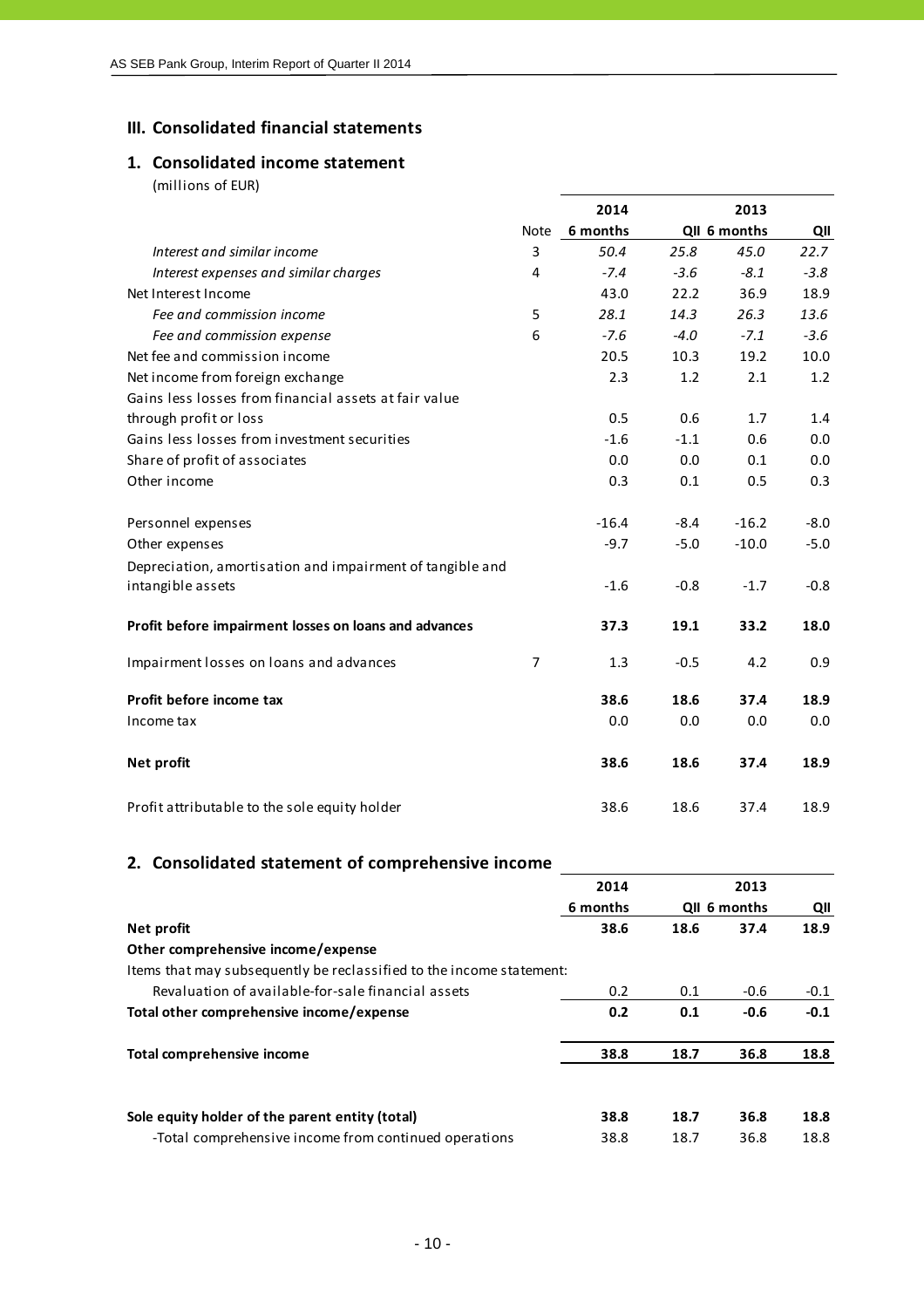# **3. Consolidated statement of financial position**

|                                                                               | 30.06.14 | 31.12.13 |
|-------------------------------------------------------------------------------|----------|----------|
| <b>ASSETS</b>                                                                 |          |          |
| Cash                                                                          | 39.6     | 44.9     |
| Balances with central bank                                                    | 70.0     | 70.0     |
| Loans and advances to credit institutions                                     | 660.0    | 343.3    |
| Loans and advances to customers                                               | 3,881.5  | 3,813.1  |
| Financial assets held for trading                                             | 27.6     | 23.4     |
| Financial assets designated at fair value through profit or loss at inception | 195.9    | 97.1     |
| Available-for-sale financial assets                                           | 4.8      | 4.6      |
| Other assets                                                                  | 48.6     | 37.3     |
| Investments in associates                                                     | 0.8      | 0.8      |
| Intangible assets                                                             | 1.1      | 0.9      |
| Property, plant and equipment                                                 | 8.0      | 7.5      |
| <b>TOTAL ASSETS</b>                                                           | 4.937.9  | 4,442.9  |

| LIABILITIES AND SHAREHOLDERS' EQUITY                       |         |         |
|------------------------------------------------------------|---------|---------|
| Due to credit institutions                                 | 1,111.1 | 846.6   |
| Due to customers                                           | 2.891.9 | 2,724.0 |
| Other liabilities                                          | 96.8    | 76.2    |
| Financial liabilities at fair value through profit or loss | 24.2    | 21.5    |
| Provisions                                                 | 0.3     | 0.0     |
| <b>Total Liabilities</b>                                   | 4,124.3 | 3,668.3 |
|                                                            |         |         |
| Share capital                                              | 42.5    | 42.5    |
| Share premium                                              | 86.3    | 86.3    |
| Other reserves                                             | 20.0    | 19.8    |
| Retained earnings                                          | 664.8   | 626.0   |
| Total shareholders' equity                                 | 813.6   | 774.6   |
| <b>TOTAL LIABILITIES AND SHAREHOLDERS' EQUITY</b>          | 4.937.9 | 4.442.9 |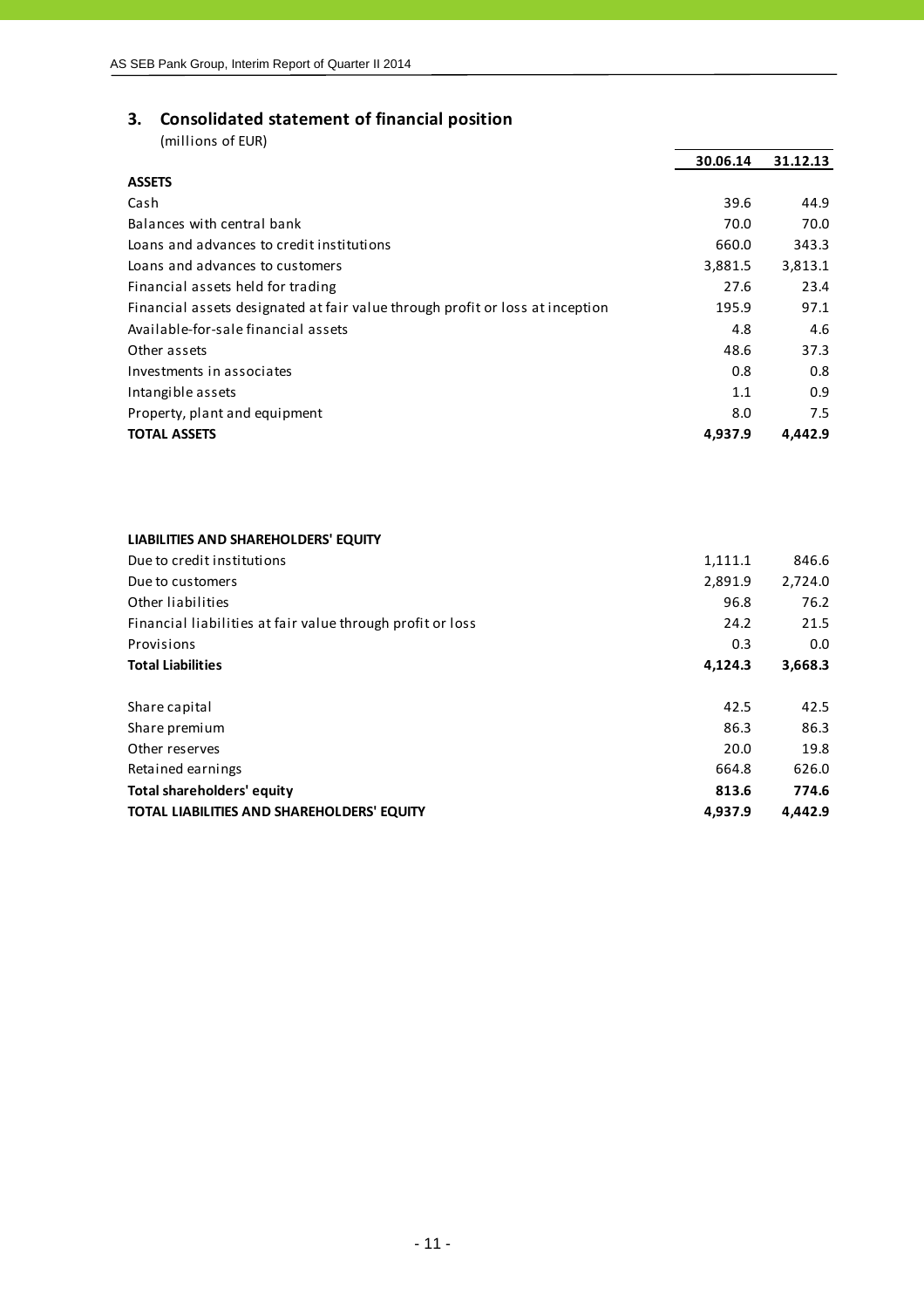# **4. Consolidated cash flow statement**

|                                                                                 | 2014     | 2013     |
|---------------------------------------------------------------------------------|----------|----------|
|                                                                                 | 6 months | 6 months |
| I. Cash flows from operating activities                                         |          |          |
| Interest received                                                               | 50.0     | 44.4     |
| Interest paid                                                                   | $-6.5$   | -8.9     |
| Fee and commission received                                                     | 28.1     | 26.3     |
| Fee and commission paid                                                         | $-7.6$   | $-7.1$   |
| Net trading income and other operating income                                   | 1.1      | 3.9      |
| Personnel expenses and other operating expenses                                 | $-25.2$  | $-25.9$  |
| Cash flows from operating activities before changes in the operating assets and |          |          |
| liabilities                                                                     | 39.9     | 32.7     |
| Changes in operating assets:                                                    |          |          |
| Loans and advances to credit institutions and mandatory reserve in central bank | 10.3     | 204.2    |
| Loans and advances to customers                                                 | $-67.1$  | $-100.6$ |
| Other assets                                                                    | 0.2      | 2.3      |
| <b>Changes of operating liabilities:</b>                                        |          |          |
| Due to credit institutions                                                      | 286.5    | $-57.3$  |
| Due to customers                                                                | 167.9    | 38.2     |
| Other liabilities                                                               | 0.7      | $-3.7$   |
| Cash flow from (used in) operating activities                                   | 438.4    | 115.8    |
| II. Cash flows from investing activities                                        |          |          |
| Net increase-/decrease+ of investment portfolio securities                      | 0.1      | 0.7      |
| Purchase of investment properties, tangible and intangible assets               | $-2.4$   | $-1.1$   |
| Cash flow from (used in) investing activities                                   | $-2.3$   | $-0.4$   |
| III. Cash flows from financing activities                                       |          |          |
| Cash used in financing activities                                               | 0.0      | 0.0      |
|                                                                                 |          |          |
| Net decrease/increase in cash and cash equivalents                              | 436.1    | 115.4    |
| Cash and cash equivalents at the beginning of period                            | 501.6    | 284.3    |
| Effect of exchange rate changes on cash and cash equivalents                    | 0.0      | 0.0      |
| Cash and cash equivalents at the end of period                                  | 937.7    | 399.7    |

| Cash and cash equivalents includes:                      | 30.06.14 | 30.06.13 |
|----------------------------------------------------------|----------|----------|
| Cash on hand                                             | 39.6     | 45.3     |
| Balances with the central bank without mandatory reserve | 38.3     | 23.0     |
| Liquid deposits in other credit institutions             | 659.3    | 327.4    |
| Trading portfolio and liquidity securities               | 200.5    | 4.0      |
|                                                          | 937.7    | 399.7    |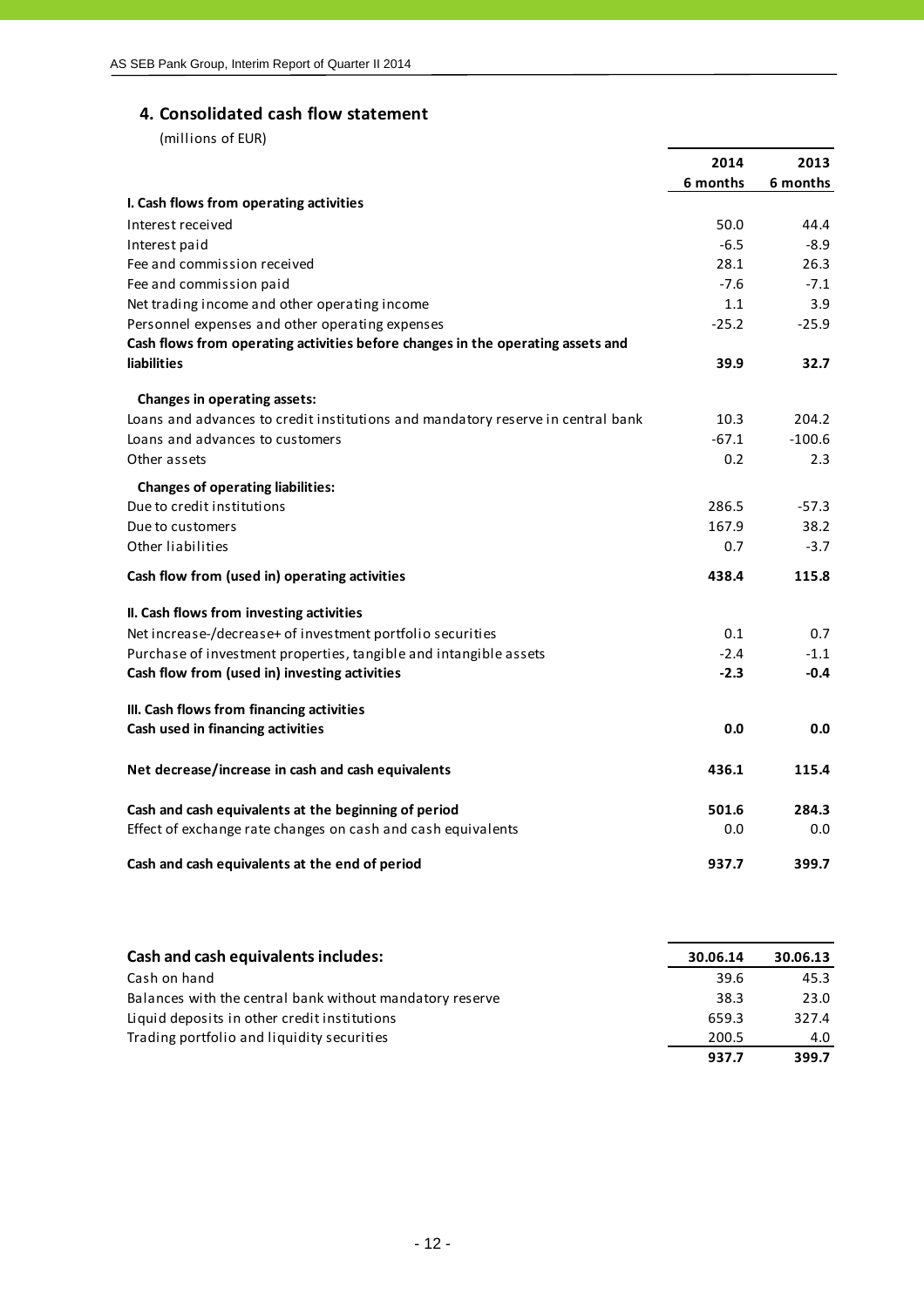# **5. Changes in consolidated shareholders' equity**

|                                    |               | <b>Share</b> |                 | <b>Retained</b> | shareholders' |
|------------------------------------|---------------|--------------|-----------------|-----------------|---------------|
|                                    | Share capital | premium      | <b>Reserves</b> | profit          | equity        |
| Year beginning 01.01.2013          | 42.5          | 86.3         | 20.3            | 553.7           | 702.8         |
| Other                              | 0.0           | 0.0          | 0.0             | $-0.7$          | $-0.7$        |
| Net profit                         | 0.0           | 0.0          | 0.0             | 37.4            | 37.4          |
| Other comprehensive expense:       |               |              |                 |                 |               |
| Net change in available-for-sale   |               |              |                 |                 |               |
| financial assets                   | 0.0           | 0.0          | $-0.6$          | 0.0             | $-0.6$        |
| Total other comprehensive expense  | 0.0           | 0.0          | $-0.6$          | 0.0             | $-0.6$        |
| Total comprehensive income/expense | 0.0           | 0.0          | $-0.6$          | 37.4            | 36.8          |
| <b>Final balance 30.06.2013</b>    | 42.5          | 86.3         | 19.7            | 590.4           | 738.9         |
|                                    |               |              |                 |                 |               |
| Year beginning 01.01.2014          | 42.5          | 86.3         | 19.8            | 626.0           | 774.6         |
| Other                              | 0.0           | 0.0          | 0.0             | 0.2             | 0.2           |
| Net profit                         | 0.0           | 0.0          | 0.0             | 38.6            | 38.6          |
| Other comprehensive income:        |               |              |                 |                 |               |
| Net change in available-for-sale   |               |              |                 |                 |               |
| financial assets                   | 0.0           | 0.0          | 0.2             | 0.0             | 0.2           |
| Total other comprehensive income   | 0.0           | 0.0          | 0.2             | 0.0             | 0.2           |
| Total comprehensive income         | 0.0           | 0.0          | 0.2             | 38.6            | 38.8          |
| <b>Final balance 30.06.2014</b>    | 42.5          | 86.3         | 20.0            | 664.8           | 813.6         |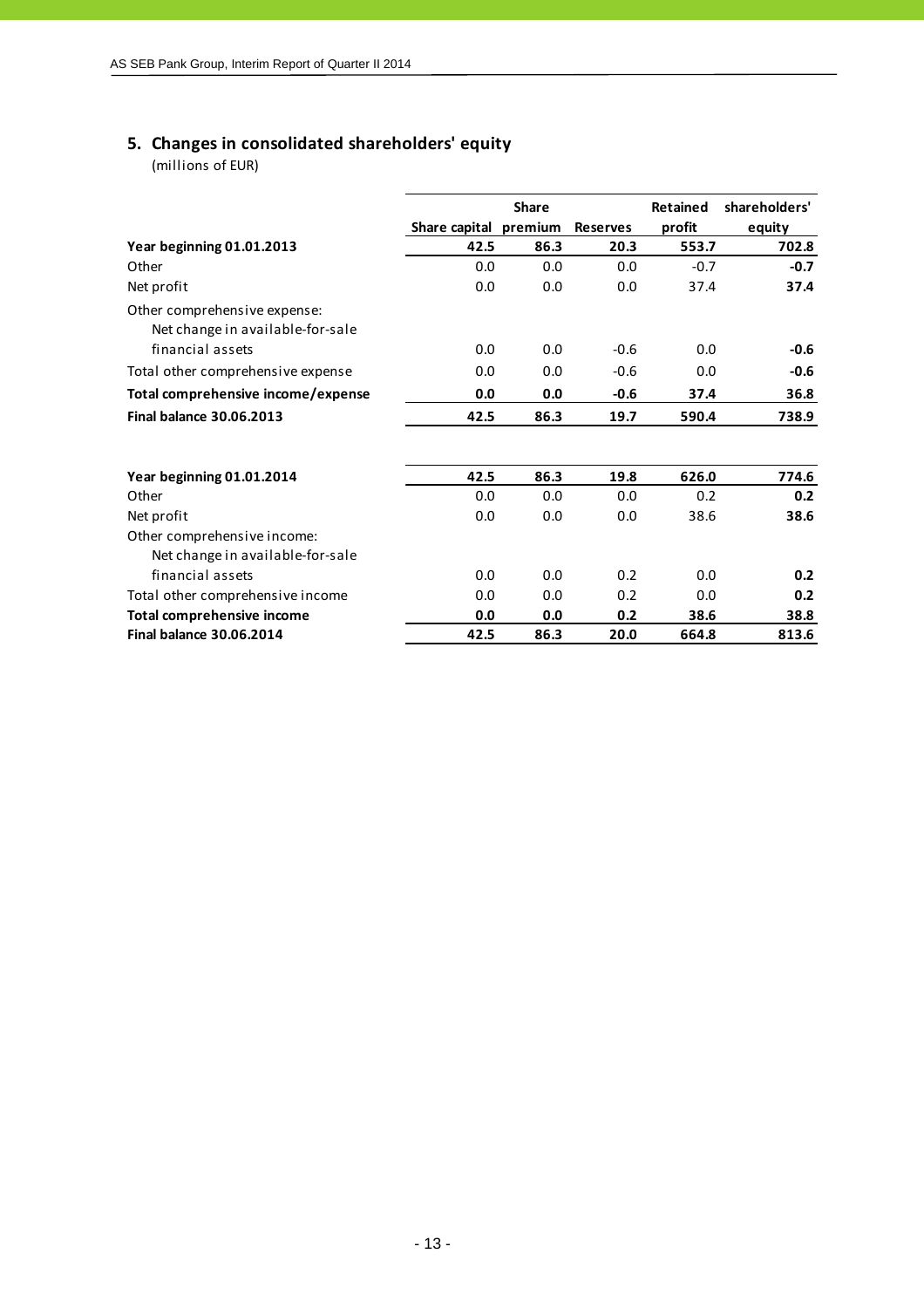#### **6. Contingent assets and liabilities and commitments**

(millions of EUR)

| 30.06.14                                                                                   | <b>Contract amount</b> |                    | <b>Balance value</b> |                    |  |
|--------------------------------------------------------------------------------------------|------------------------|--------------------|----------------------|--------------------|--|
|                                                                                            | <b>Assets</b>          | <b>Liabilities</b> | <b>Assets</b>        | <b>Liabilities</b> |  |
| 1. Irrevocable and revocable transactions                                                  | 7.6                    | 998.4              | 0.0                  | 0.0                |  |
| 1.1. Guarantees and other similar off-balance sheet<br>irrovocable liabilitieas and claims | 1.1                    | 239.1              | 0.0                  | 0.0                |  |
| incl. financial quarantees                                                                 | 0.0                    | 72.8               | 0.0                  | 0.0                |  |
| 1.2. Loan commitments                                                                      | 6.5                    | 758.9              | 0.0                  | 0.0                |  |
| 1.3. Other revocable transactions                                                          | 0.0                    | 0.4                | 0.0                  | 0.0                |  |
| 2. Derivatives                                                                             | 751.0                  | 750.7              | 23.0                 | 24.2               |  |
| 2.1. Currency related derivatives                                                          | 285.7                  | 285.6              | 0.6                  | 0.5                |  |
| 2.2. Interest related derivatives                                                          | 448.2                  | 448.0              | 21.1                 | 21.9               |  |
| 2.3. Equity related derivatives*                                                           | 17.1                   | 17.1               | 1.3                  | 1.8                |  |
|                                                                                            | 758.6                  | 1,749.1            | 23.0                 | 24.2               |  |

| 31.12.13                                            | <b>Contract amount</b> | <b>Balance value</b> |               |                    |
|-----------------------------------------------------|------------------------|----------------------|---------------|--------------------|
|                                                     | <b>Assets</b>          | <b>Liabilities</b>   | <b>Assets</b> | <b>Liabilities</b> |
| 1. Irrevocable and revocable transactions           | 7.6                    | 1,069.8              | 0.0           | 0.0                |
| 1.1. Guarantees and other similar off-balance sheet |                        |                      |               |                    |
| irrovocable liabilitieas and claims                 | 1.1                    | 260.4                | 0.0           | 0.0                |
| incl. financial quarantees                          | 0.0                    | 65.3                 | 0.0           | 0.0                |
| 1.2. Loan commitments                               | 6.5                    | 809.4                | 0.0           | 0.0                |
| 1.3. Other revocable transactions                   | 0.0                    | 0.0                  | 0.0           | 0.0                |
| 2. Derivatives                                      | 694.8                  | 694.1                | 20.5          | 21.5               |
| 2.1. Currency related derivatives                   | 236.6                  | 236.4                | 0.7           | 0.5                |
| 2.2. Interest related derivatives                   | 439.1                  | 438.9                | 18.9          | 19.6               |
| 2.3. Equity related derivatives*                    | 19.1                   | 18.8                 | 0.9           | 1.4                |
|                                                     | 702.4                  | 1,763.9              | 20.5          | 21.5               |

\* Derivative transactions are executed to cover the client's position and the derivative risks are not taken to own portfolio. All risks arising from these transactions are fully mitigated with parent company. The equity option prices are calculated using for all input data (e.g. underlying prices or volumes) either independently sourced input (e.g. the underlying prices) or an independent price verification is performed on the next day to compare the values to independently sourced market data (e.g. for volumes).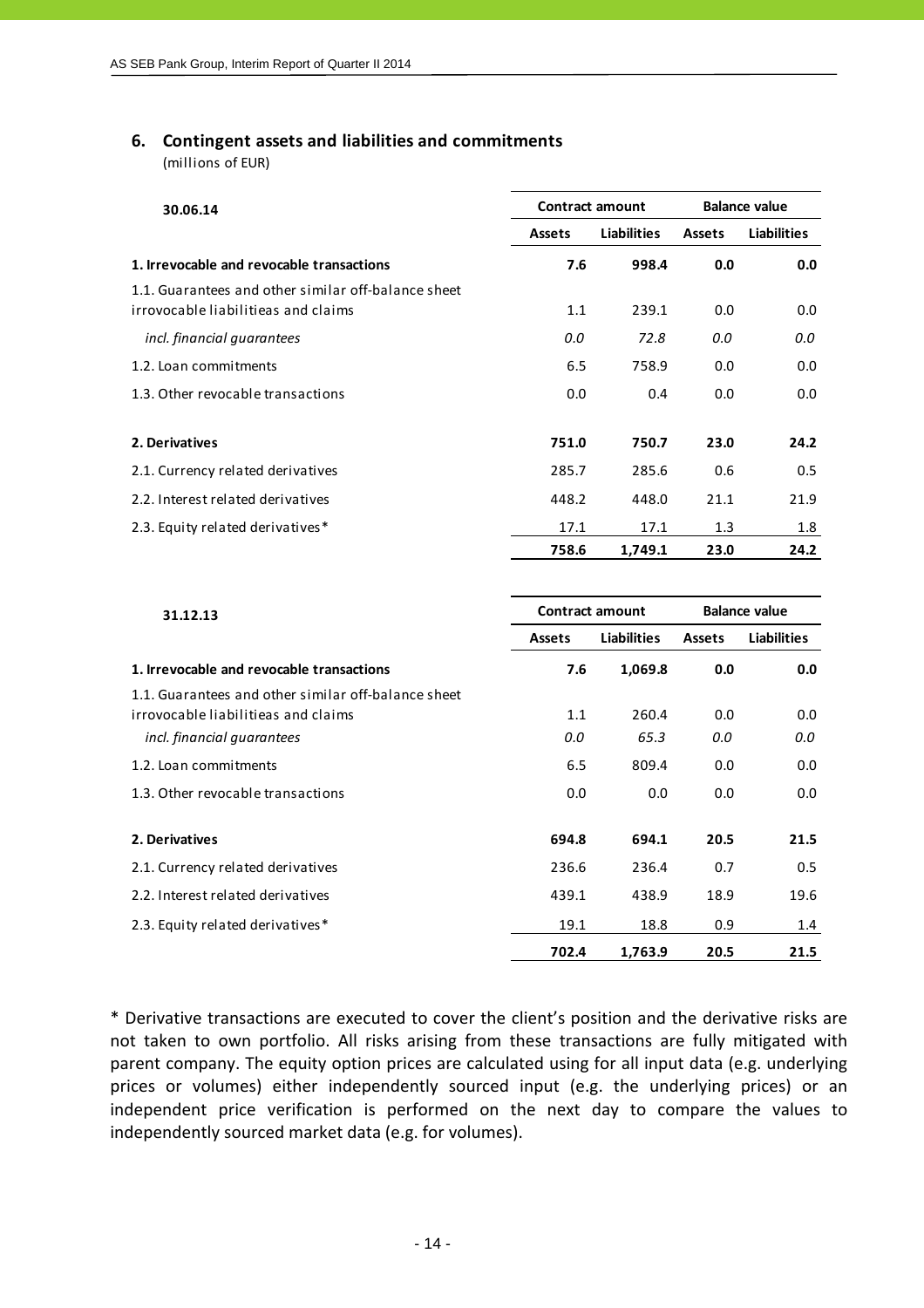# **Note 1 Accounting principles**

The interim report of AS SEB Pank Group for Quarter II 2014 has been prepared in conformity with International Accounting Standard IAS 34 "Interim Financial Reporting" and the disclosure requirements, established by Eesti Pank.

The accounting principles, used in the interim report of AS SEB Pank Group for Quarter II 2014 are in conformity with the accounting principles used in the annual report for the year ended on 31 December 2013.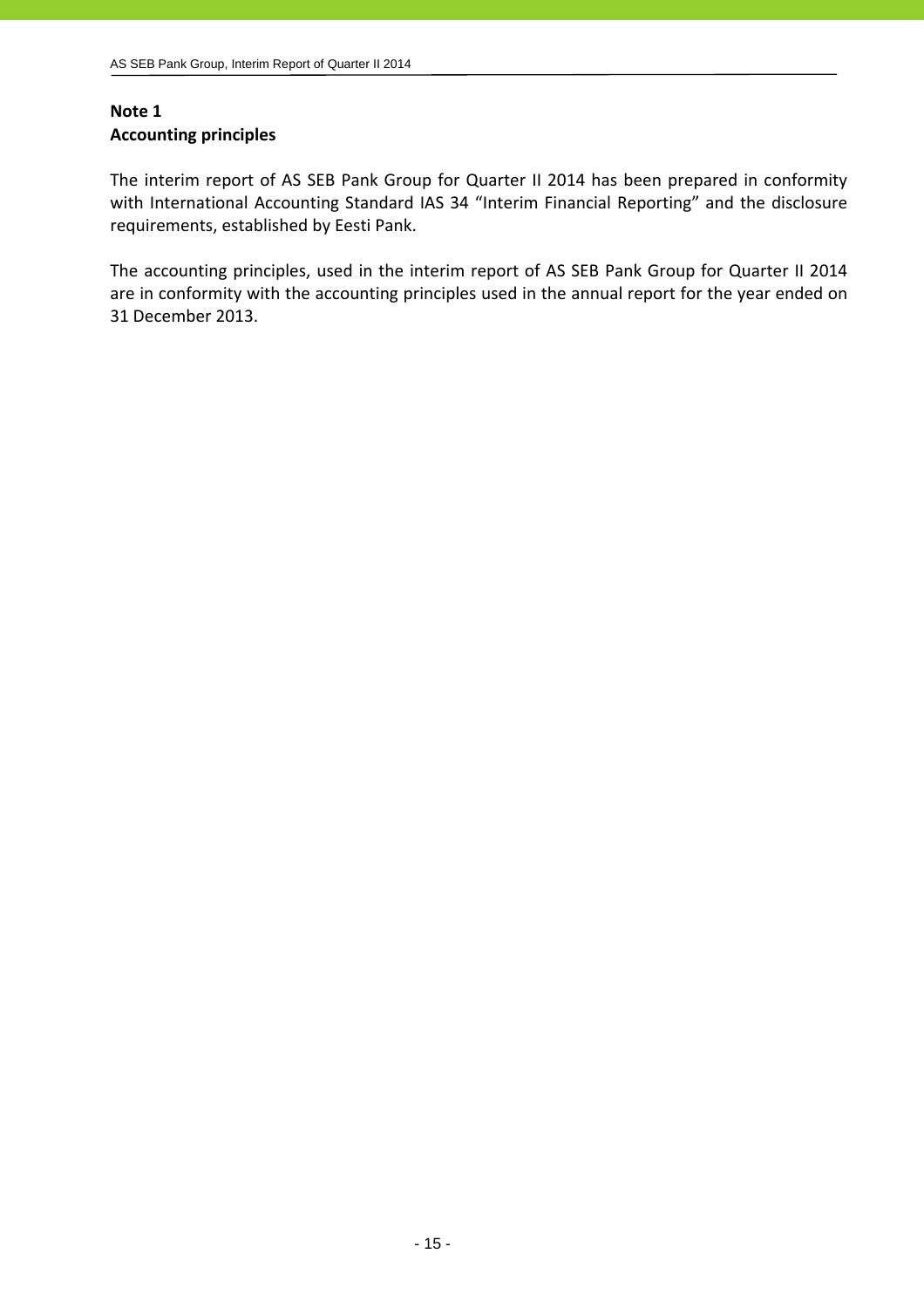#### **Fair value of financial assets and liabilities** (millions of EUR)

#### **A) Financial instruments measured at fair value**

|                                                             | 30.06.14 |         |         |       |         |         | 31.12.13 |       |
|-------------------------------------------------------------|----------|---------|---------|-------|---------|---------|----------|-------|
|                                                             | Level 1  | Level 2 | Level 3 | Total | Level 1 | Level 2 | Level 3  | Total |
| Financial assets at fair value through profit and loss      |          |         |         |       |         |         |          |       |
| Financial assets held for trading                           | 4.6      | 23.0    | 0.0     | 27.6  | 2.9     | 20.6    | 0.0      | 23.5  |
| Debt securities                                             | 4.6      | 0.0     | 0.0     | 4.6   | 2.8     | 0.1     | 0.0      | 2.9   |
| Derivatives                                                 | 0.0      | 23.0    | 0.0     | 23.0  | 0.0     | 20.5    | 0.0      | 20.5  |
| Financial assets designated at fair value                   |          |         |         |       |         |         |          |       |
| through profit or loss at inception                         | 195.9    | 0.0     | 0.0     | 195.9 | 97.1    | 0.0     | 0.0      | 97.1  |
| Debt securities                                             | 195.9    | 0.0     | 0.0     | 4.8   | 97.1    | 0.0     | 0.0      | 97.1  |
| Available for sale financial assets                         | 4.7      | 0.0     | 0.1     | 4.8   | 4.5     | 0.0     | 0.1      | 4.6   |
| Investment securities - equity                              | 4.7      | 0.0     | 0.1     | 4.8   | 4.5     | 0.0     | 0.1      | 4.6   |
| <b>TOTAL ASSETS</b>                                         | 205.2    | 23.0    | 0.1     | 228.3 | 104.5   | 20.6    | 0.1      | 125.2 |
| Financial liabilities at fair value through profit and loss |          |         |         |       |         |         |          |       |
| Financial liabilities held for trading                      | 0.0      | 24.1    | 0.0     | 24.1  | 0.0     | 21.5    | 0.0      | 21.5  |
| <b>TOTAL LIABILITIES</b>                                    | 0.0      | 24.1    | 0.0     | 24.1  | 0.0     | 21.5    | 0.0      | 21.5  |

IFRS 7 specifies a hierarchy of valuation techniques based on whether the inputs to those valuation techniques are observable or unobservable. Observable inputs reflect market data obtained from independent sources; unobservable inputs reflect the Group's market assumptions. These two types of inputs have created the following fair value hierarchy:

Level 1 ‐ Quoted prices (unadjusted) in active markets for identical assets or liabilities. This level includes listed equity securities and debt instruments on exchanges but also instruments quoted by market participants.

Level 2 ‐ Inputs other than quoted prices included within Level 1 that are observable for the asset or liability, either directly (that is, as prices) or indirectly (that is, derived from prices). The sources of input parameters like Euro yield curve or counterparty credit risk are Bloomberg and Thomson Reuters.

Level 3 - Inputs for the asset or liability that are not based on observable market data (unobservable inputs). This level includes equity investments and debt instruments with significant unobservable components.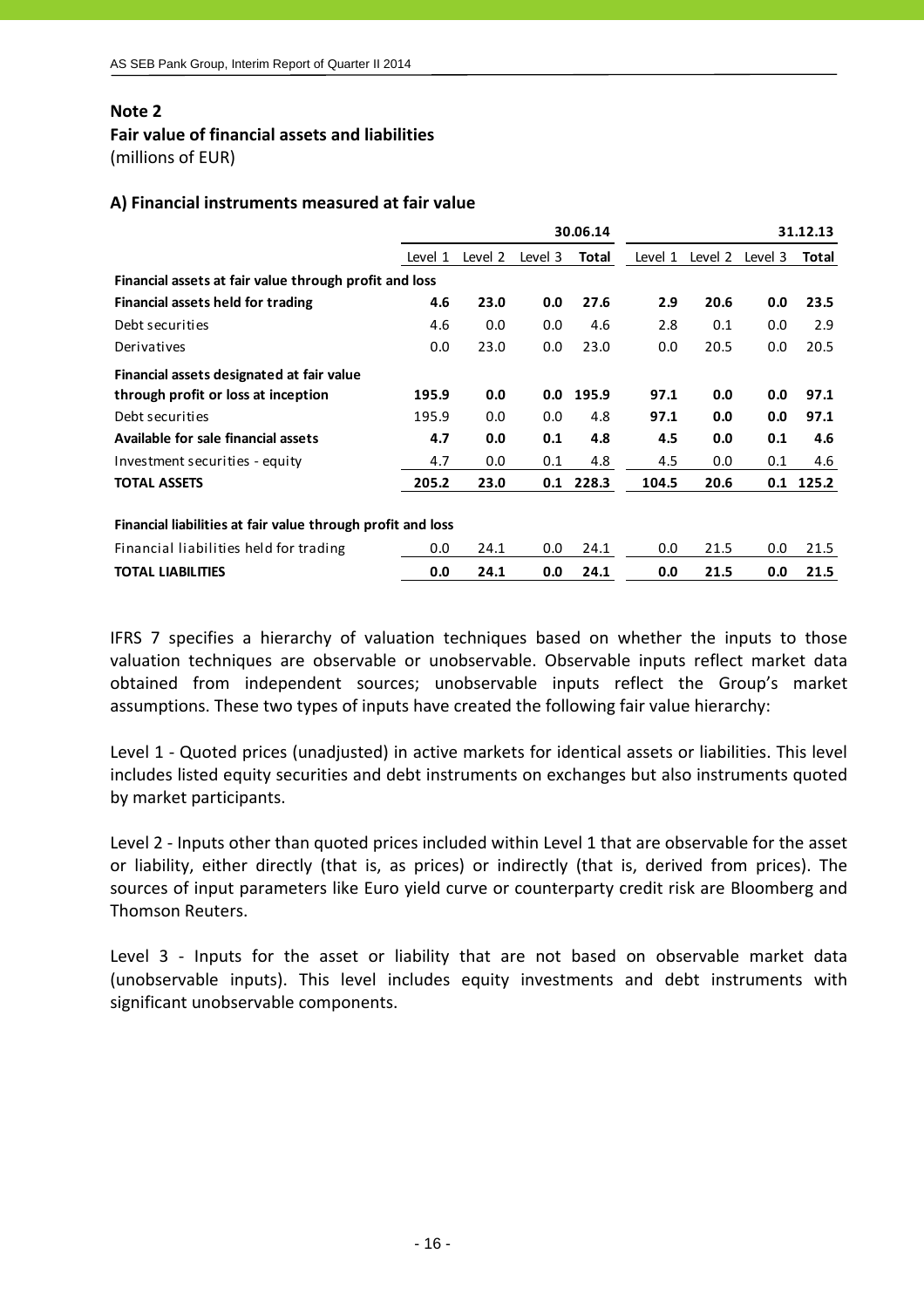| <b>Reconciliation of Level 3 Items</b>                     | Available-for-sale financial assets  |       |
|------------------------------------------------------------|--------------------------------------|-------|
|                                                            | Investment<br>securities -<br>equity | Total |
|                                                            |                                      |       |
| At 1 January 2013                                          | 0.1                                  | 0.1   |
| At 31 December 2013                                        | 0.1                                  | 0.1   |
| Total losses for the period included in profit or loss for |                                      |       |
| assets/liabilities held at 31.12.13                        | 0.0                                  | 0.0   |
| At 1 January 2014                                          | 0.1                                  | 0.1   |
| At 30 December 2014                                        | 0.1                                  | 0.1   |
| Total losses for the period included in profit or loss for |                                      |       |
| assets/liabilities held at 30.06.14                        | 0.0                                  | 0.0   |

#### **B) Financial instruments not measured at fair value**

|                                           | 30.06.14              |            | 31.12.13              |            |  |
|-------------------------------------------|-----------------------|------------|-----------------------|------------|--|
|                                           | <b>Carrying value</b> | Fair value | <b>Carrying value</b> | Fair value |  |
| <b>ASSETS</b>                             |                       |            |                       |            |  |
| Cash                                      | 39.6                  | 39.6       | 44.9                  | 44.9       |  |
| Balances with central bank                | 70.0                  | 70.0       | 70.0                  | 70.0       |  |
| Loans and advances to credit institutions | 660.0                 | 660.0      | 343.3                 | 343.3      |  |
| Loans and advances to customers           | 3,881.5               | 3,745.7    | 3,813.1               | 3,625.1    |  |
| Loans to Corporates                       | 2,006.6               | 2,004.8    | 2,013.1               | 2,001.8    |  |
| Loans to Private individuals              | 1,874.9               | 1,740.9    | 1,800.0               | 1,623.2    |  |
| Other assets                              | 48.6                  | 48.6       | 37.3                  | 37.3       |  |
| <b>TOTAL ASSETS</b>                       | 4,699.7               | 4,563.9    | 4,308.6               | 4,120.6    |  |
| <b>LIABILITIES</b>                        |                       |            |                       |            |  |
| Due to credit institutions                | 1,111.1               | 1,109.7    | 846.6                 | 847.1      |  |
| Due to customers                          | 2,891.9               | 2,893.2    | 2,724.0               | 2,723.4    |  |
| Due to Corporates                         | 1,574.0               | 1,575.1    | 1,542.5               | 1,541.8    |  |
| Due to Private Individuals                | 1,317.9               | 1,318.1    | 1,181.5               | 1,181.6    |  |
| Other financial liabilities               | 96.8                  | 96.8       | 76.2                  | 76.2       |  |
| Subordinated loans                        | 0.0                   | 0.0        | 0.0                   | 0.0        |  |
| <b>TOTAL LIABILITIES</b>                  | 4,099.8               | 4,099.7    | 3,646.8               | 3,646.7    |  |

AS SEB Pank conducts assessment of fair value of financial assets and liabilities which are not presented in the Group's statement of financial position at their fair value.

When calculating fair value for floating interest rate loans and for fixed-interest rate lending, future cash flows are discounted based on the market interest curve, which has been adjusted for applicable margins of new lending. Similarly have been calculated also fixed-interest rate deposits, floating interest rate and fixed‐interest rate balances due to credit institutions.

As of reporting date fair value of loans and advances to customers was 3.50% (31.12.2013: 4.93%) lower than the carrying amount. Fair value of balances due to credit institutions was 0.13% lower (31.12.2013: 0.06% higher) than the carrying amount. Fair value of balances due to customers was 0.04% higher (31.12.2013: 0.02% lower) than the carrying amount.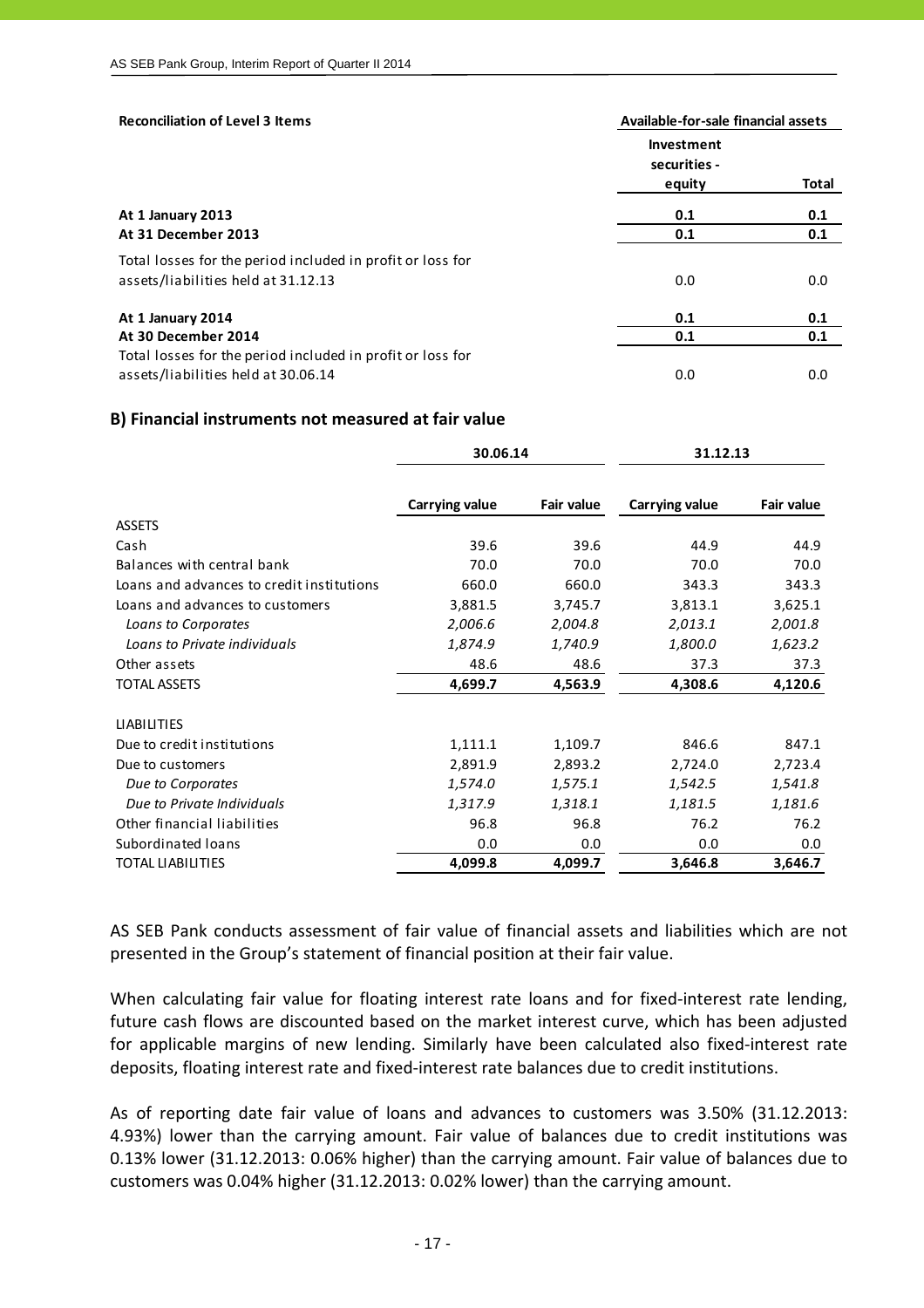#### **Interest and similar income**

| (millions of EUR)         | 2014     |      | 2013     |      |
|---------------------------|----------|------|----------|------|
|                           | 6 months | QII  | 6 months | QII  |
| Loans                     | 41.5     | 20.9 | 37.7     | 19.0 |
| Leasing                   | 6.6      | 3.4  | 6.9      | 3.5  |
| Deposits with other banks | 0.5      | 0.2  | 0.4      | 0.2  |
| Fixed income securities   | 1.8      | 1.3  | 0.0      | 0.0  |
|                           | 50.4     | 25.8 | 45.0     | 22.7 |

#### **Note 4**

# **Interest expenses and similar charges**

(millions of EUR) **2014 2013**

|                                | 6 months | QII    | 6 months | QII    |
|--------------------------------|----------|--------|----------|--------|
| Credit institutions            | $-3.7$   | $-1.9$ | $-3.7$   | $-1.7$ |
| Time and other saving deposits | $-1.7$   | $-0.8$ | $-3.4$   | -1.6   |
| Demand deposits                | $-1.9$   | $-0.9$ | $-0.8$   | $-0.4$ |
| Other                          | $-0.1$   | 0.0    | $-0.2$   | $-0.1$ |
|                                | -7.4     | -3.6   | -8.1     | $-3.8$ |

#### **Note 5**

## **Fee and commission income**

| (millions of EUR) | 2014 | 2013 |
|-------------------|------|------|
|                   |      |      |

|                                               | 6 months | QII  | 6 months | QII  |
|-----------------------------------------------|----------|------|----------|------|
| Payment cards related commissions             | 11.6     | 6.1  | 10.5     | 5.6  |
| Securities market services *                  | 5.0      | 2.4  | 6.1      | 3.0  |
| Transaction fees                              | 2.8      | 1.5  | 2.7      | 1.4  |
| Credit contracts**                            | 2.1      | 1.1  | 2.0      | 1.1  |
| Insurance brokerage fees                      | 1.3      | 0.7  | 1.0      | 0.5  |
| Other settlement fees                         | 2.0      | 1.0  | 1.8      | 0.9  |
| Income from leasing agreements (full service) | 0.5      | 0.2  | 0.6      | 0.3  |
| Income from electronic channels               | 0.7      | 0.3  | 0.7      | 0.4  |
| Cash handling fees                            | 0.5      | 0.3  | 0.3      | 0.1  |
| Commodity futures fees                        | 0.0      | 0.0  | 0.1      | 0.1  |
| Other                                         | 1.6      | 0.7  | 0.6      | 0.3  |
|                                               | 28.1     | 14.3 | 26.4     | 13.7 |

\* Securities market services includes asset management fees of investment funds and securties portfolios, custody services, advisory fees and other with securities transactions related fees.

\*\* Credit contracts include loan, leasing, letter of credit and guarantee contracts, which are short-term and do not constitute interest income, but are of administrative nature for arrangement or reorganisation of credits.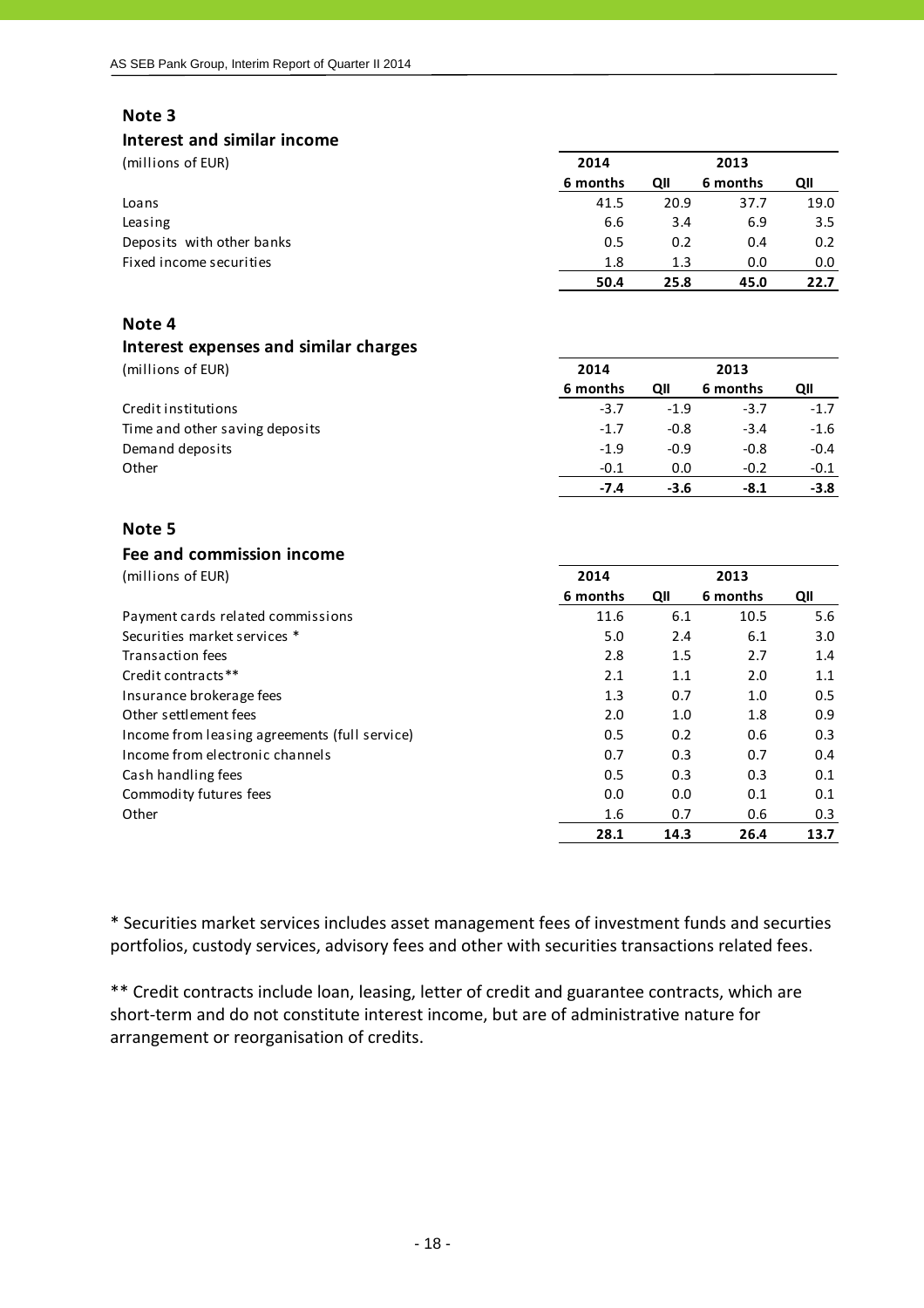# **Fee and commission expense**

| (millions of EUR)                             | 2014     |        | 2013     |        |
|-----------------------------------------------|----------|--------|----------|--------|
|                                               | 6 months | QII    | 6 months | QII    |
| Payment cards related commissions             | $-5.0$   | $-2.6$ | $-4.5$   | $-2.4$ |
| Cash collecting fees                          | $-0.6$   | $-0.3$ | $-0.6$   | $-0.3$ |
| Expenses to leasing agreements (full service) | $-0.4$   | $-0.2$ | $-0.8$   | $-0.4$ |
| Securities market services                    | $-0.6$   | $-0.3$ | $-0.6$   | $-0.3$ |
| <b>Transaction fees</b>                       | $-0.5$   | $-0.3$ | $-0.3$   | $-0.1$ |
| Expenses of electronic channels               | 0.0      | 0.0    | $-0.2$   | $-0.1$ |
| Other                                         | $-0.5$   | $-0.3$ | $-0.1$   | 0.0    |
|                                               | $-7.6$   | $-4.0$ | $-7.1$   | $-3.6$ |

### **Note 7**

#### **Impairment losses on loans and advances**

| (millions of EUR)                                  | 2014     | 1900   | 2013     | 1900   |
|----------------------------------------------------|----------|--------|----------|--------|
|                                                    | 6 months | QII    | 6 months | QII    |
| <b>Impairment losses</b>                           | 1.3      | -0.5   | 3.5      | 0.8    |
| impairment losses of reporting period              | $-2.3$   | $-1.8$ | $-2.1$   | $-1.5$ |
| recoveries from write-offs                         | 0.3      | 0.2    | 0.7      | 0.5    |
| decreasing of impairment losses of previous period | 3.3      | 1.1    | 4.9      | 1.8    |
| Impairment losses for contingent liabilities       | 0.0      | 0.0    | 0.7      | 0.1    |
|                                                    | 1.3      | -0.5   | 4.2      | 0.9    |

#### **Note 8**

# **Allowances on loans and advances**

| (millions of EUR) |  |
|-------------------|--|
|-------------------|--|

|                                             | 30.06.14 | 31.12.13 |
|---------------------------------------------|----------|----------|
| At the beginning of period (January, 1)     | 53.8     | 91.2     |
| Allowances of reporting period              | 2.3      | 5.4      |
| Decreasing of allowances of previous period | $-3.2$   | $-7.6$   |
| Loans and advances written off              | $-4.9$   | $-35.2$  |
| At the end of period                        | 48.0     | 53.8     |
|                                             |          |          |
| Recoveries from write-offs                  | 0.3      | 0.9      |

#### **Note 9**

# **Loans and advances to customers by remaining maturity**

|          | Less than 3-12 | 3 months months 1-5 years years | $5-10$ | Over 10<br>vears | Total         |
|----------|----------------|---------------------------------|--------|------------------|---------------|
| 30.06.14 | 249.3          | 580.2 1,703.6 513.4             |        | 835.0 3,881.5    |               |
| 31.12.13 | 227.9          | 579.6 1,663.0 505.9             |        |                  | 836.7 3,813.1 |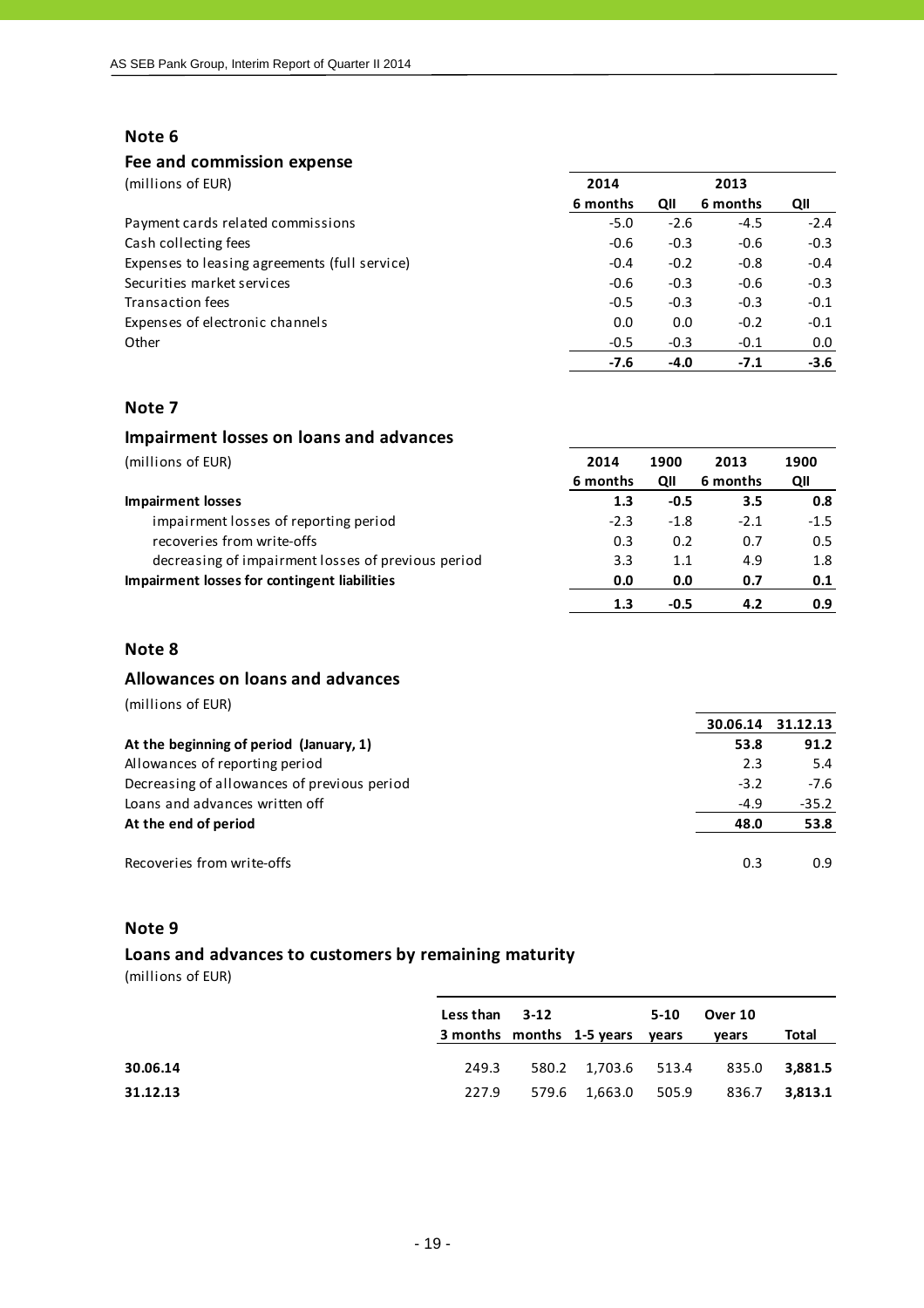#### **Geographic concentration of financial assets and liabilities**

(millions of EUR)

|                           | Cash,        |            |            |            |             |            |                |                |            |             |
|---------------------------|--------------|------------|------------|------------|-------------|------------|----------------|----------------|------------|-------------|
|                           | balances     |            |            |            |             |            |                |                |            |             |
|                           | with central |            |            |            |             |            |                |                |            |             |
|                           | bank, loans  |            |            |            |             |            |                |                |            |             |
| 30.06.14                  | and          | Loans and  |            |            |             | Due to     |                |                |            |             |
|                           | advances to  | advances   |            |            |             | credit     | Due to         | Other          | Total      | Contin-     |
|                           | credit       | to custo-  | Securi-    | Other      | Total       | institu-   | custo-         | liabili-       | liabili-   | gent        |
|                           | institutions | mers       | ties       | assets     | assets      | tions      | mers           | ties           | ties       | liabilities |
| Sweden                    | 606.8        | 1.2        | 2.4        | 0.5        | 610.9       | 1,016.9    | 11.0           | 22.5           | 1,050.4    | 1.4         |
| Estonia                   | 110.3        | 3,859.4    | 30.8       | 27.5       | 4,028.0     | 23.3       | 2,539.6        | 68.9           | 2,631.8    | 983.7       |
| United Kingdom            | 22.6         | 1.6        | 0.0        | 0.0        | 24.2        | 1.9        | 41.4           | 0.6            | 43.9       | 1.5         |
| Russia                    | 2.4          | 0.3        | 0.0        | 0.0        | 2.7         | 1.0        | 34.1           | 0.1            | 35.2       | 0.0         |
|                           | 3.9          |            |            |            |             |            |                |                |            |             |
| Germany                   |              | 0.8        | 149.5      | 0.1        | 154.3       | 15.0       | 1.4            | 0.0            | 16.4       | 4.3         |
| <b>United States</b>      | 3.0          | 0.2        | 0.0        | 0.0        | 3.2         | 0.4        | 37.7           | 0.0            | 38.1       | 0.0         |
| Canada                    | 0.0          | 0.0        | 0.0        | 0.0        | 0.0         | 0.1        | 5.6            | 0.0            | 5.7        | 0.0         |
| Japan                     | 0.0          | 0.0        | 0.0        | 0.0        | 0.0         | 0.0        | 0.3            | 0.0            | 0.3        | 0.0         |
| Finland                   | 0.0          | 0.8        | 46.4       | 0.0        | 47.2        | 0.0        | 9.0            | 0.0            | 9.0        | 4.7         |
| Latvia                    | 2.8          | 9.2        | 0.0        | 0.1        | 12.1        | 50.1       | 2.1            | 0.0            | 52.2       | 0.5         |
| Lithuania                 | 1.8          | 0.0        | 0.0        | 0.1        | 1.9         | 0.8        | 6.3            | 0.0            | 7.1        | 0.0         |
| Luxembourg                | 6.5          | 0.0        | 0.0        | 0.3        | 6.8         | 0.6        | 0.0            | 0.0            | 0.6        | 0.0         |
| Netherlands               | 0.0          | 0.0        | 0.0        | 0.0        | 0.0         | 0.0        | 2.2            | 0.0            | 2.2        | 0.0         |
| Other Western Europe      | 8.0          | 7.7        | 0.0        | 0.0        | 15.7        | 0.9        | 27.6           | 0.1            | 28.6       | 1.5         |
| Other Eastern Europe      | 1.5          | 0.0        | 0.0        | 0.0        | 1.5         | 0.0        | 6.0            | 0.0            | 6.0        | 0.0         |
| Other countries           | 0.0          | 0.3        | 0.0        | 29.1       | 29.4        | 0.1        | 167.6          | 29.1           | 196.8      | 0.8         |
|                           | 769.6        | 3,881.5    | 229.1      | 57.7       | 4,937.9     | 1,111.1    | 2,891.9        | 121.3          | 4.124.3    | 998.4       |
|                           |              |            |            |            |             |            |                |                |            |             |
|                           |              |            |            |            |             |            |                |                |            |             |
|                           |              |            |            |            |             |            |                |                |            |             |
|                           | Cash,        |            |            |            |             |            |                |                |            |             |
|                           | balances     |            |            |            |             |            |                |                |            |             |
|                           | with central |            |            |            |             |            |                |                |            |             |
| 31.12.13                  | bank, loans  |            |            |            |             |            |                |                |            |             |
|                           | and          | Loans and  |            |            |             | Due to     |                |                |            |             |
|                           | advances to  | advances   |            |            |             | credit     | Due to         | Other          | Total      | Contin-     |
|                           | credit       | to custo-  | Securi-    | Other      | Total       | institu-   | custo-         | liabili-       | liabili-   | gent        |
|                           | institutions | mers       | ties       | assets     | assets      | tions      | mers           | ties           | ties       | liabilities |
| Sweden                    | 287.1        | 1.1        | 2.1        | 4.1        | 294.4       | 785.1      | 10.6           | 23.3           | 819.0      | 1.5         |
| Estonia                   | 115.0        | 3,790.4    | 26.6       | 25.9       | 3,957.9     | 10.9       | 2,373.0        | 60.3           | 2,444.2    | 1,052.7     |
| United Kingdom            | 17.8         | 1.7        | 0.0        | 0.1        | 19.6        | 2.3        | 30.1           | 0.3            | 32.7       | 1.6         |
| <b>Russia</b>             | 8.9          | 0.4        | 0.0        | 0.0        | 9.3         | 0.7        | 28.2           | 0.0            | 28.9       | 0.0         |
| Germany                   | 1.5          | 0.1        | 97.1       | 0.0        | 98.7        | 18.7       | 2.6            | 0.0            | 21.3       | 6.4         |
| <b>United States</b>      | 1.7          | 0.5        | $0.0\,$    | 0.0        | 2.2         | 0.0        | 44.3           | 0.0            | 44.3       | $0.0\,$     |
| Canada                    | 0.0          | 0.0        | 0.0        | 0.0        | 0.0         | 0.1        | 4.1            | 0.0            | 4.2        | 0.0         |
| Japan                     | $0.0\,$      | 0.0        | 0.0        | 0.0        | 0.0         | 0.0        | 0.3            | 0.0            | 0.3        | $0.0\,$     |
| Finland<br>Latvia         | $0.0\,$      | 0.6<br>9.5 | 0.0<br>0.0 | 3.9<br>0.2 | 4.5<br>14.0 | 0.0        | 8.4<br>3.7     | 3.9<br>0.0     | 12.3       | 4.7         |
|                           | 4.3          |            |            |            |             | 26.0       |                |                | 29.7       | 0.5         |
| Lithuania                 | 5.2          | 0.0<br>0.0 | 0.0        | 0.3        | 5.5         | 1.0<br>0.6 | 4.2            | $0.1\,$<br>0.0 | 5.3<br>0.7 | 0.0         |
| Luxembourg<br>Netherlands | 5.4<br>0.0   | 0.3        | 0.0<br>0.0 | 0.3<br>0.0 | 5.7         | 0.0        | $0.1\,$<br>1.8 | 0.0            | 1.8        | 0.0         |
| Other Western Europe      | 7.3          | 8.0        | 0.1        | 8.4        | 0.3<br>23.8 | 1.1        | 48.7           | 8.5            | 58.3       | 0.0<br>1.6  |
| Other Eastern Europe      | 4.0          | 0.0        | 0.0        | 0.1        | 4.1         | 0.0        | 4.5            | 0.1            | 4.6        | 0.0         |
| Other countries           | 0.0          | 0.5        | 0.0        | 2.4        | 2.9         | 0.1        | 159.4          | 1.2            | 160.7      | 0.8         |

Contingent liabilities include here guarantees and pledges, loan commitments, revocable transactions, stand‐by loans, other revocable transactions and are presented in contract amount of contingent liabilities. Securities include here financial assets held for trading, financial assets designated at fair value through profit or loss, available‐for‐sale financial assets, investments in associates.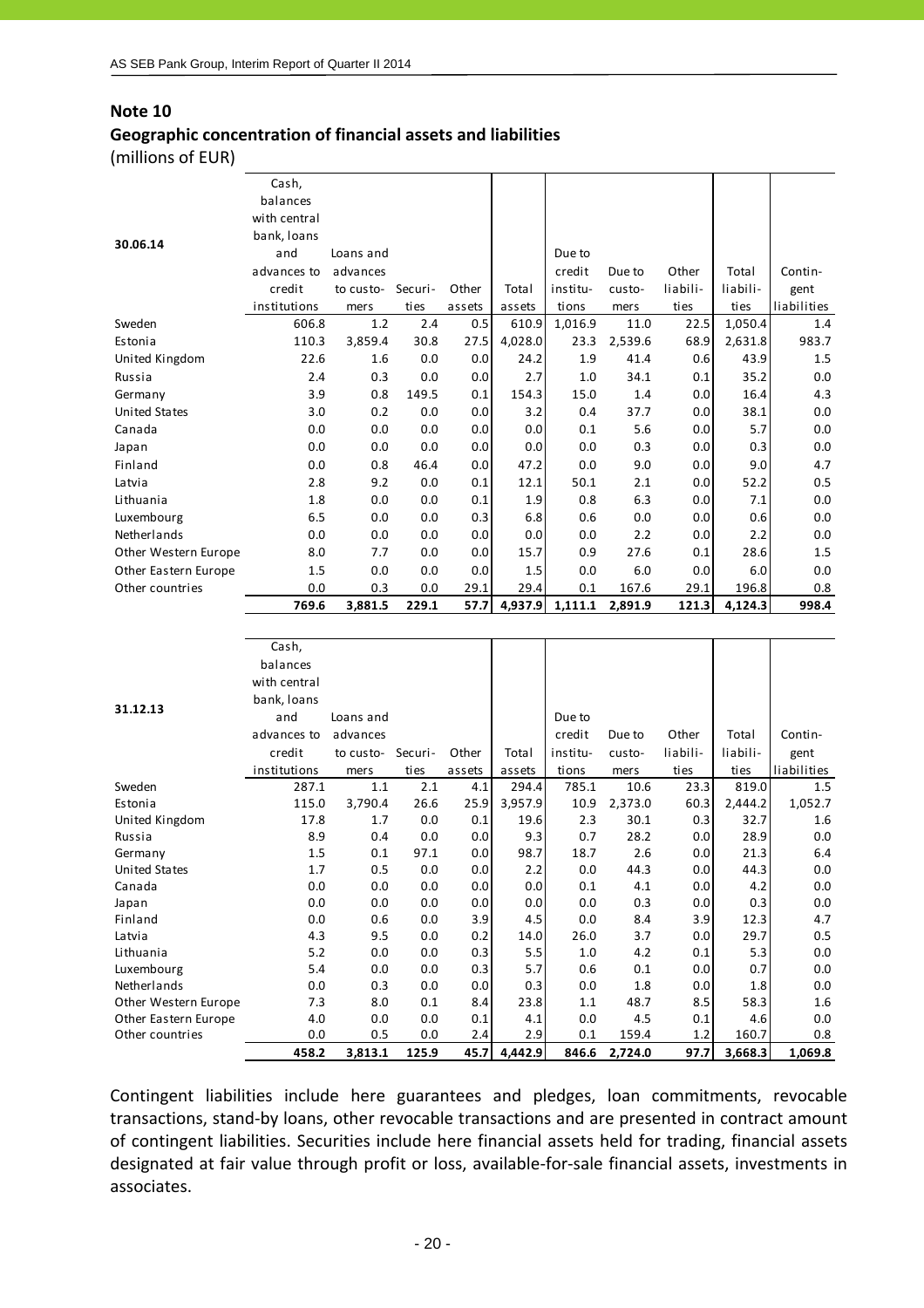# **Concentration of financial assets and liabilities by industry sector**

| In the statement of financial position       |                      |                   | Contin-            |
|----------------------------------------------|----------------------|-------------------|--------------------|
|                                              | Cash and loans to    |                   | gent               |
| 30.06.14                                     | central bank, credit |                   | <b>liabilities</b> |
|                                              | institutions and     | <b>Securities</b> |                    |
| Finance                                      | 788.9                | 4.8               | 21.9               |
| Real estate                                  | 697.6                | 0.1               | 55.6               |
| Industry                                     | 321.5                | 4.6               | 173.4              |
| Agriculture, fishing, forestry               | 203.6                | 0.0               | 16.2               |
| Transport                                    | 170.6                | 0.0               | 41.7               |
| Trading                                      | 168.0                | 0.0               | 139.9              |
| Government and state defence                 | 95.3                 | 195.9             | 221.9              |
| Energy, gas and steam plants                 | 94.6                 | 0.0               | 75.2               |
| Administration and assistance                | 93.1                 | 0.0               | 55.8               |
| Construction                                 | 45.1                 | 0.0               | 76.1               |
| Information and telecommunication            | 44.8                 | 0.1               | 5.0                |
| Health services, social work                 | 44.5                 | 0.0               | 7.9                |
| Hotels, restaurants                          | 31.0                 | 0.0               | 0.7                |
| Education                                    | 17.4                 | 0.0               | 14.2               |
| Art, show business, leisure                  | 10.9                 | 0.0               | 2.4                |
| Professional, science and technical work     | 9.6                  | 0.0               | 4.1                |
| Water supply, canalisation, waste management | 8.2                  | 0.0               | 6.3                |
| Mining                                       | 2.3                  | 0.0               | 0.1                |
| Other government and social services         | 18.6                 | 0.6               | 6.8                |
| Individuals                                  | 1,833.5              | 0.0               | 73.2               |
| Derivatives                                  | 0.0                  | 23.0              | 0.0                |
| Allowances                                   | $-48.0$              |                   |                    |
|                                              | 4,651.1              | 229.1             | 998.4              |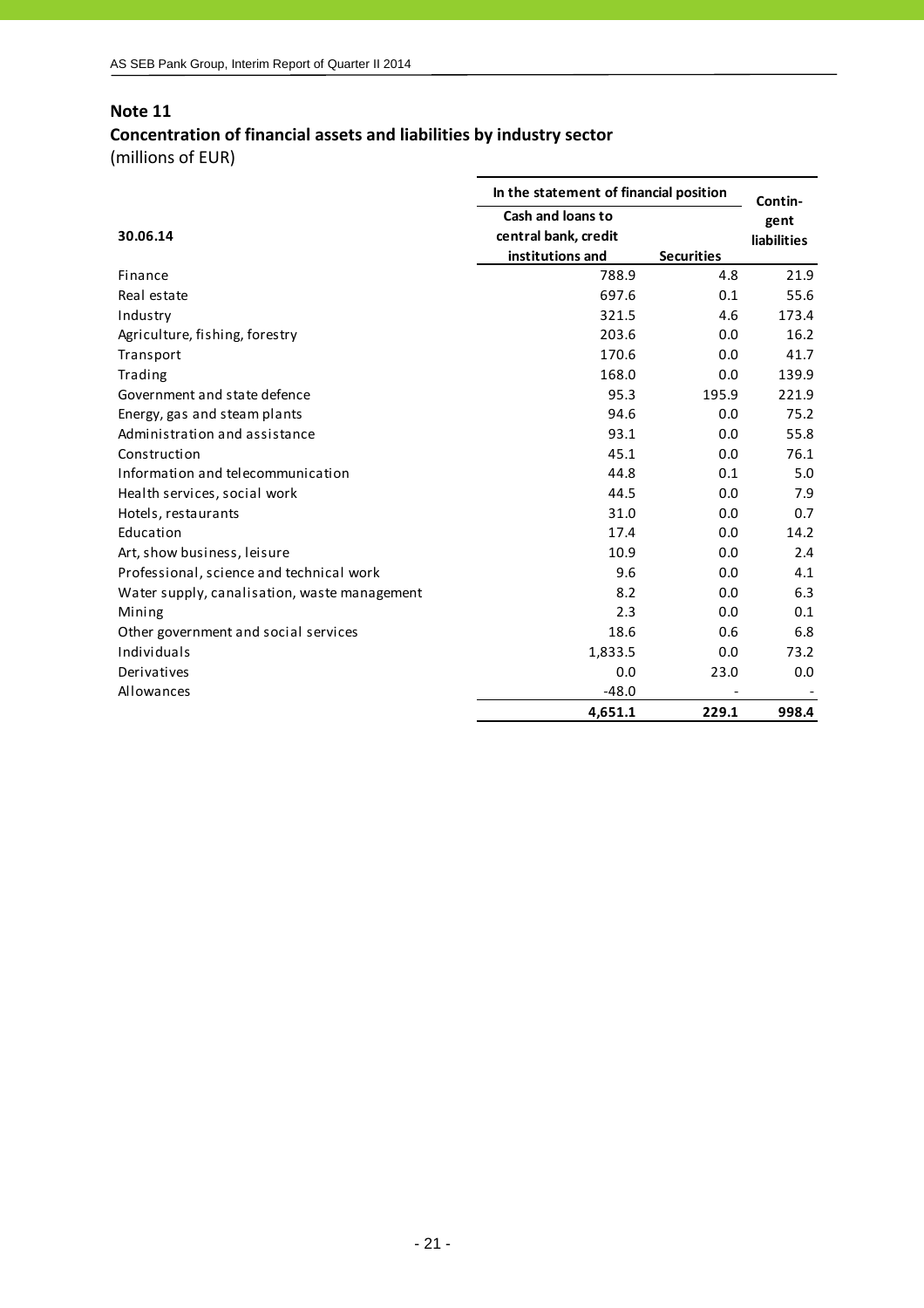|                                              |                                                       | In the statement of financial position |                                       |  |  |
|----------------------------------------------|-------------------------------------------------------|----------------------------------------|---------------------------------------|--|--|
| 31.12.13                                     | central bank, credit<br>institutions and<br>customers | <b>Securities</b>                      | Contin-<br>gent<br><b>liabilities</b> |  |  |
| Real estate                                  | 712.2                                                 | 0.1                                    | 56.9                                  |  |  |
| Finance                                      | 475.6                                                 | 4.4                                    | 26.1                                  |  |  |
| Industry                                     | 290.6                                                 | 2.8                                    | 213.9                                 |  |  |
| Agriculture, fishing, forestry               | 175.6                                                 | 0.0                                    | 21.1                                  |  |  |
| Trading                                      | 158.1                                                 | 0.0                                    | 139.9                                 |  |  |
| Transport                                    | 148.4                                                 | 0.0                                    | 77.6                                  |  |  |
| Government and state defence                 | 105.1                                                 | 97.1                                   | 221.8                                 |  |  |
| Administration and assistance                | 94.4                                                  | 0.0                                    | 33.5                                  |  |  |
| Energy, gas and steam plants                 | 92.3                                                  | 0.0                                    | 98.9                                  |  |  |
| Health services, social work                 | 49.4                                                  | 0.0                                    | 14.2                                  |  |  |
| Information and telecommunication            | 48.0                                                  | 0.4                                    | 6.1                                   |  |  |
| Construction                                 | 47.8                                                  | 0.0                                    | 59.3                                  |  |  |
| Hotels, restaurants                          | 28.8                                                  | 0.0                                    | 0.9                                   |  |  |
| Education                                    | 20.3                                                  | 0.0                                    | 11.0                                  |  |  |
| Professional, science and technical work     | 9.7                                                   | 0.0                                    | 4.5                                   |  |  |
| Art, show business, leisure                  | 9.2                                                   | 0.0                                    | 4.6                                   |  |  |
| Water supply, canalisation, waste management | 9.0                                                   | 0.0                                    | 2.4                                   |  |  |
| Mining                                       | 2.3                                                   | 0.0                                    | 1.0                                   |  |  |
| Other government and social services         | 23.1                                                  | 0.6                                    | 5.7                                   |  |  |
| Home services                                | 0.0                                                   | 0.0                                    | 0.0                                   |  |  |
| Exterritorial organisations                  | 0.0                                                   | 0.0                                    | 0.0                                   |  |  |
| Individuals                                  | 1,825.2                                               | 0.0                                    | 70.4                                  |  |  |
| Derivatives                                  | 0.0                                                   | 20.5                                   | 0.0                                   |  |  |
| Allowances                                   | $-53.8$                                               |                                        |                                       |  |  |
|                                              | 4,271.3                                               | 125.9                                  | 1,069.8                               |  |  |